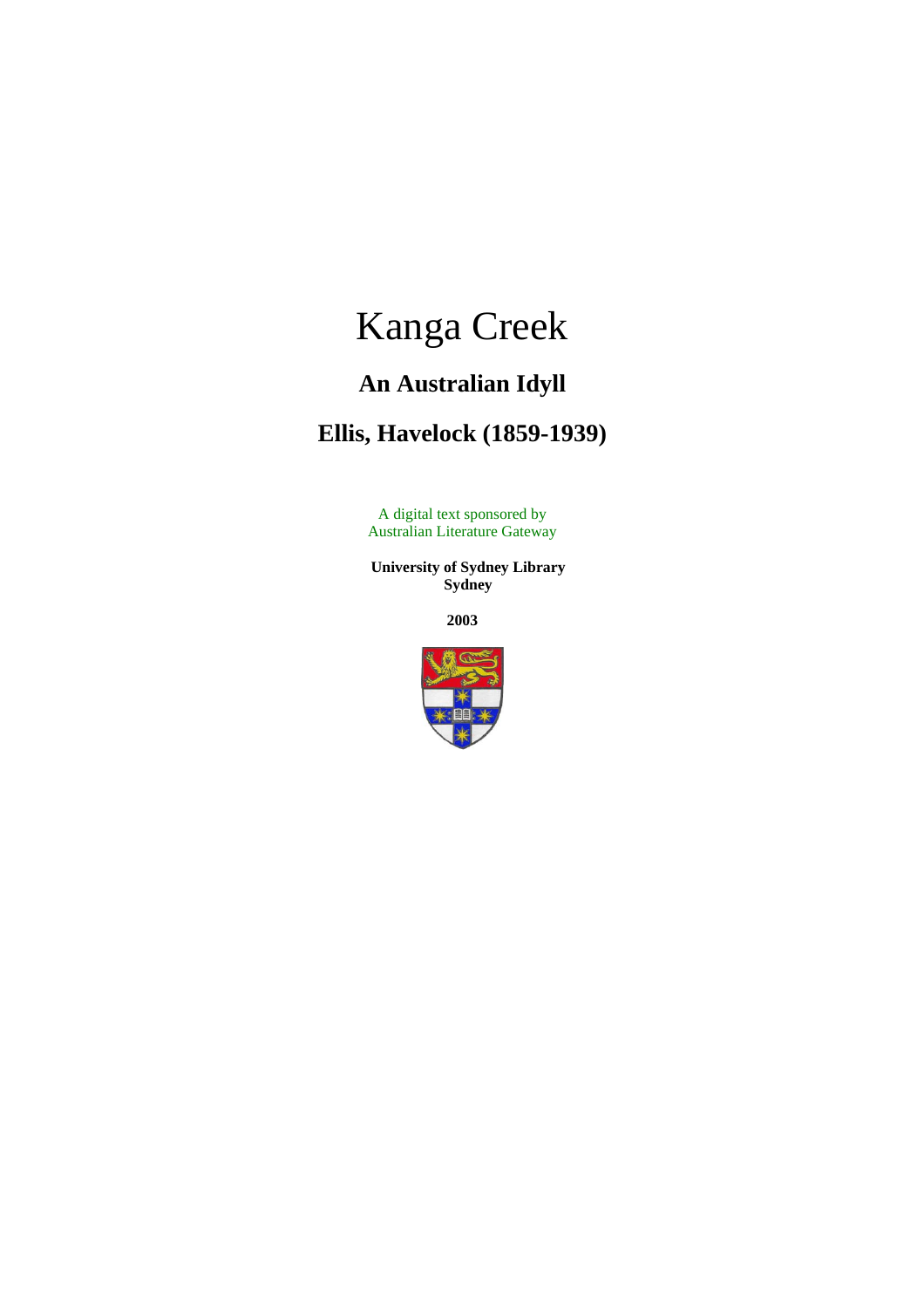http://purl.library.usyd.edu.au/setis/id/ellkang © University of Sydney Library. The texts and images are not to be used for commercial purposes without permission

#### **Source Text:**

 Prepared from the print edition published by The Golden Cockerel Press Berkshire 1922 68pp.

All quotation marks are retained as data.

First Published: 1922

A823.91/E47/J1 *Australian Etext Collections at novels 1910-1939*

 **Kanga Creek An Australian Idyll Berkshire The Golden Cockerel Press 1922**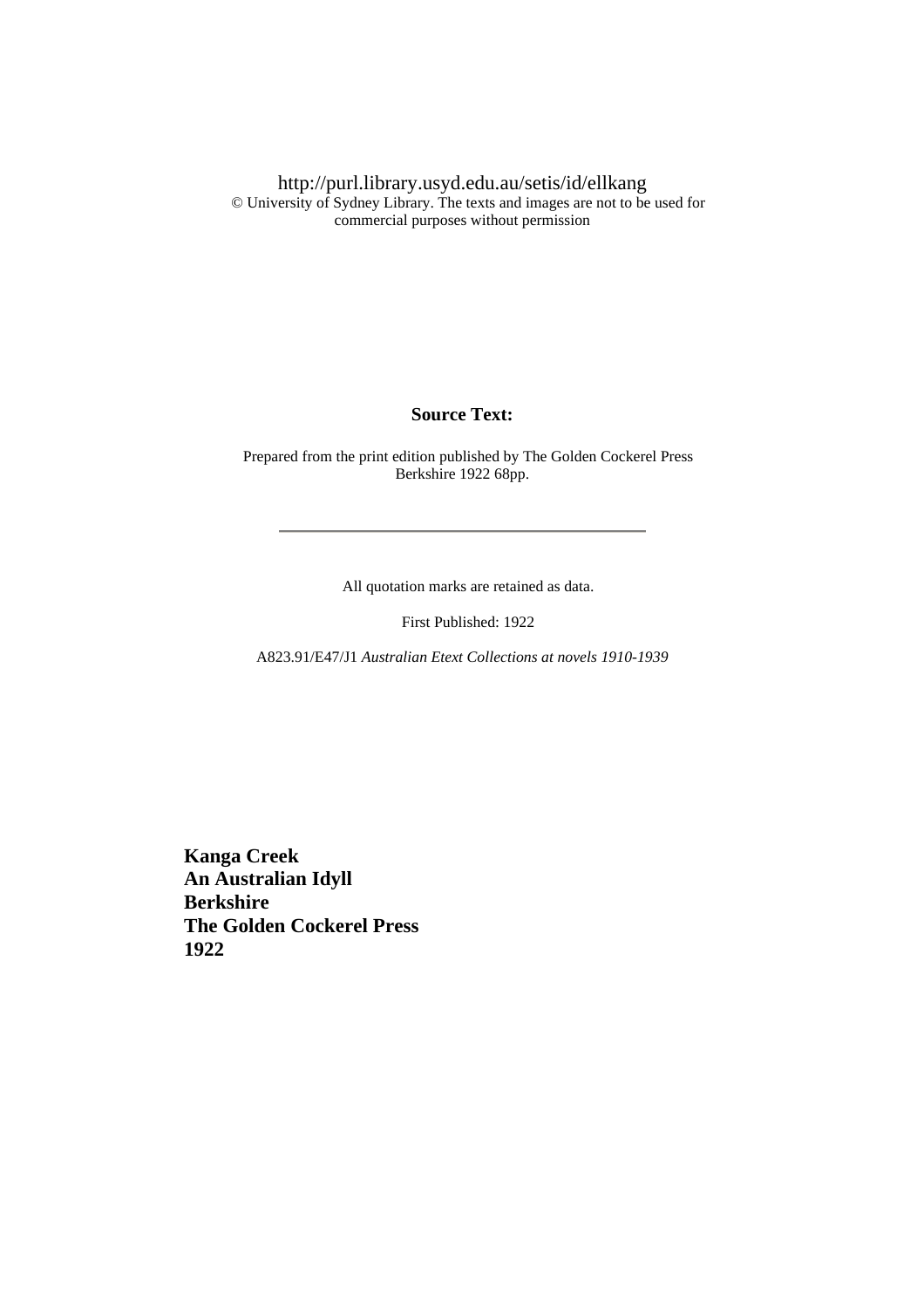Kanga Creek : An Australian Idyll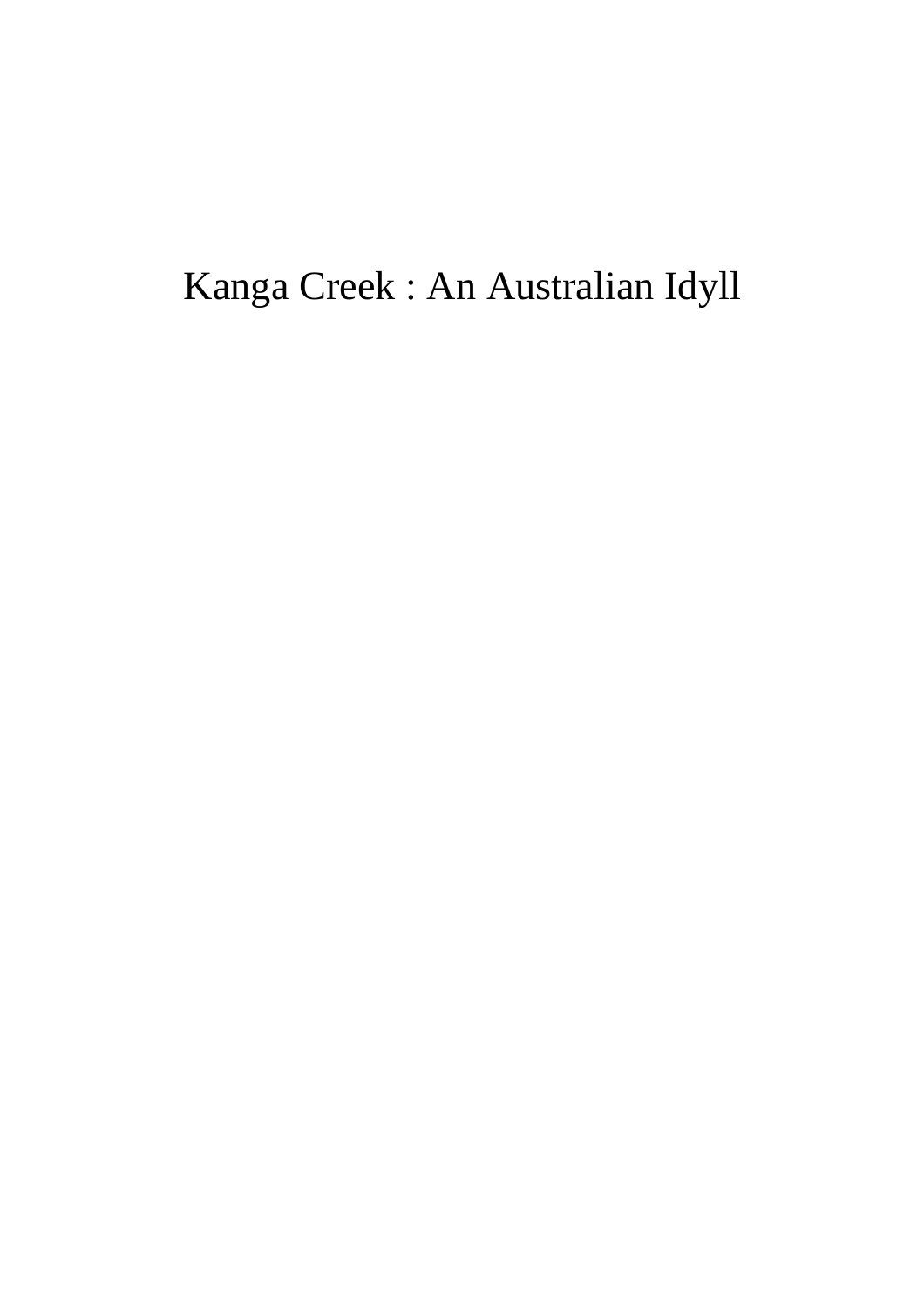#### **I.**

 THE CREEK was little more than a string of silent pools; the black roots of the sombre shea-oaks along its edge were distinct in the moonlight as they seemed to twist among the stones down to the water. A few scattered red gum-trees went up to the soft far-away sky and a faint dream-like mist bathed the large outlines of the hills around. It was very still. The small vacant schoolhouse stood on a flat a hundred yards from the Creek, with its little verandah and its rough fence. Everything seemed asleep after the scorching January days of drought, and no wind swept down that night through the gorge at the head of the valley or tumbled like an ocean among the hills. No other human habitation could be seen. There were few signs of life; nothing but a distant curlew's melancholy long-drawn cry. Once a native cat climbed the chimney and made his way noisily down inside. Then nothing more might be heard save now and again the awkward flight of a great moth. The strong bright moon sailed across the clear sky and sank behind the western range, leaving a last kiss on the summit of the tallest gum-trees. After that the valley was left to the stars.

\* \* \* \* \*

 In the evening an English youth had entered a saloon carriage at Sydney station; he was about eighteen years old and fair; his face was of a slow meditative East-Anglian cast. He carried a small black bag from which he at once drew out a book and began to read. In his pocket were several large official documents, including one which appointed him Teacher of the Half-Time Schools at Kanga Creek and Blair's Creek.

 Now and again the young traveller looked out; he saw nothing but an immense series of dim vast slopes, and feeling the cool night air he buttoned up his coat and tried to go to sleep. As the hours passed on the train stopped occasionally at some small station. At these moments a profound silence could be felt. There seemed to the youth something heroic and pathetic in the energy that had perched these rough little emblems of civilization on the mountain ledges. Humanity appeared as a huge Don Quixote.

 At last they reached the end of the line and the young Englishman followed the other passengers, hastening to fill the little omnibus which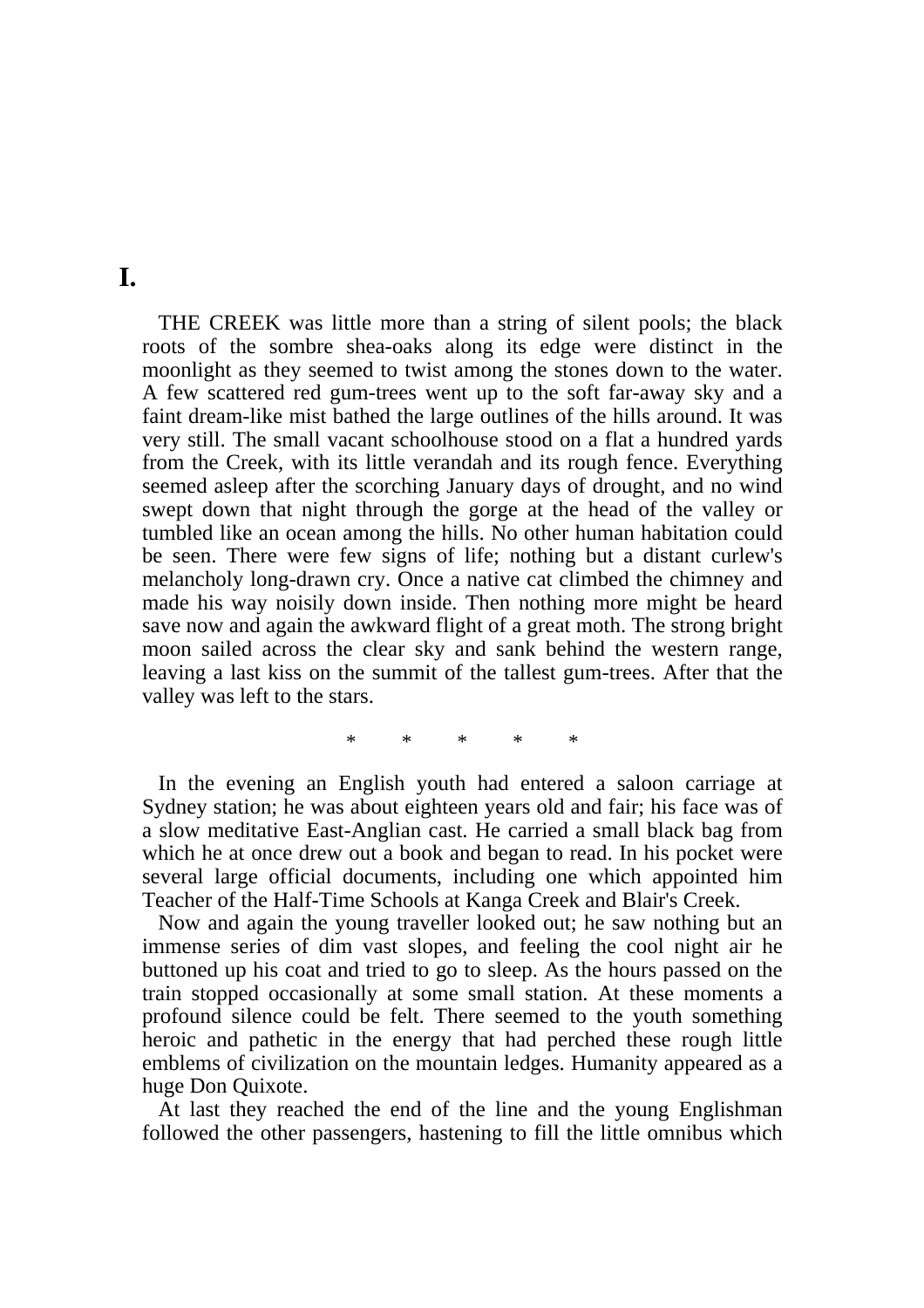carried them into the town. At the Club House he was among those who stood for hours shivering at the entrance, waiting for the Ayr Coach; it was cold, even in January, at early morning on these high table-lands. At last it came, a ricketty, uncomfortable little yellow vehicle which was to carry fourteen persons, including a young woman who arrived late and found a resting-place on the knees of an outside passenger. Gold had lately been found near Ayr and there was just then a new rush in that direction. There was still a further pause of half-an-hour outside the postoffice while the mail bags were served out to the various coaches. A grey light was in the sky as the heavily-laden coach jolted fiercely along the rough and silent road between the never-ending rows of ring-barked gum-trees. Once or twice it stopped for a few moments at a wayside inn or post-office to deliver the mails, and a hastily dressed figure appeared in the dim light and exchanged a few words with the driver. At one inn most of the men got down and entered. The young Englishman remained seated. By and by a clergyman who had been seated beside him and who appeared to know everyone on the road came back to the coach and pressed him to have some whisky; he refused. Now and then, in ascending a hill, it was necessary to walk. The young Englishman was faint and weary with the unaccustomed motion of the coach, but he was ashamed not to follow the example of the others and he toiled on with body bent forward and eyes fixed on the bushes at his feet, too tired to think of anything but the next step forward.

 Now the road became smooth and the coach no longer flung the heads of its occupants against the roof. Here and there a farm lay back from the road and into many homes that coach as it wound among the hills brought a daily ray of life from the outside world. How many people were there in it? Who was driving it? Were they bay horses or grey? But the young Englishman knew little of these things; he had a vague sense that he was being carried into a new and strange world and he was too weary yet to be more than bewildered.

 In a few hours they stopped for breakfast at the half-way house. It was a little silent and solitary inn, with a bench in front, standing back and up from the roadside. Nothing could be seen around save scattered gumtrees and rough fences. The men went inside the house; the women stayed in the coach; the young Englishman after he had had some brandy and water came outside and stood in front of the bench looking at the silent scene. The air was soft and luminous; there was no sound but the chattering of a magpie; nothing stirred save when a young woman got out of the coach below and disappeared momentarily down a curve in the road.

 "Well, young man, off to the diggings?" The Englishman felt a smart slap on the back and turning swiftly round faced the carelessly goodnatured countenance of the man who had undertaken to nurse the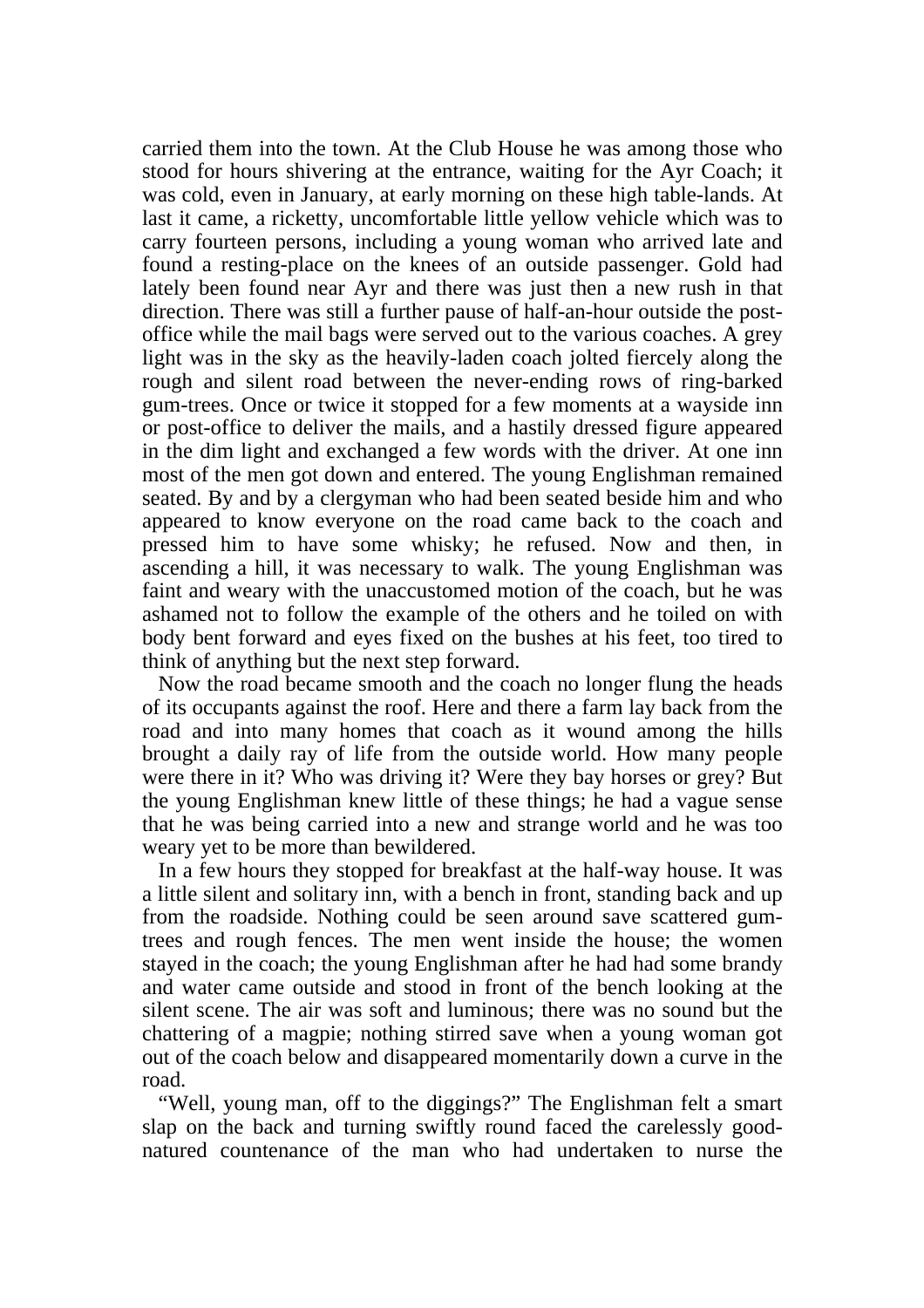supernumerary passenger.

 "No," he replied, after a slight pause, in a cold and gentle voice. Then the others came out and the coach soon moved forward. It had long been broad daylight; on each side the arid and undulating land was thinly covered by drooping gum-trees, and wattles that had long since shed all their molten gold across the land; now and then a flock of cockatoos, loudly screeching, arose with their white wings gleaming in the bright air. At length a sudden turn in the road revealed the little town of Ayr close beneath, and the coach went down the hill, over a wooden bridge, past the little red-brick church, into the broad ill-defined street that ended at the post-office. Ayr was an old town; for thirty years it had nestled down there with the hills hemming it in on every side, and there was about it the calm serenity of age. The coach drew up at the post-office, and, as the young Englishman walked back past the handsome new Bank to the end near the church he noticed the lazy air of a few men in careless undress who strolled in front of the silent public houses or stores. He stopped a moment before one store styled in large letters Emporium for Fancy Goods, and looked idly at the few pails, brushes, and tins spread about, at the collection of valentines manufactured at Hoxton, and the announcement that ladies and gentlemen might have them addressed free of charge. From a house near the little red-brick church a large fat man, with a bland shaven face, and an immense green umbrella clasped in his hand, was slowly ambling down his front path to a buggy that stood at the gate.

 No doubt it was the Rev. John Chapman, Chairman of the local School Board of the Half-Time Schools at Kanga Creek and Blair's Creek; and, after a moment's hesitation, the youth addressed him. He held out his hand and smiled benevolently, but evidently he knew little about the Half-Time Schools at Kanga Creek and Blair's Creek. "I am just going out to a farm some miles off," he said; "if you like I will put you down at our Public School; Williams will probably be able to tell you more than I can."

 In a couple of minutes they had reached the neat buildings of the Public School, with their galvanised roofs and outbuildings. Here the clergyman left his young companion, after having invited him to spend the night at the parsonage, and went off with a faint benevolent smile on his large shaven face. The public schoolmaster was a dark, wiry, restless little man: "Come in, come in," he said, "we're just going to have dinner. Queer fish, Chapman," he added a few minutes later. "Pretty well played out, his business. He comes here and gives his Bible lessons, but I don't interfere with him; we're very good friends. He's not a bad fellow. Children are quite well able to think for themselves. Only the other day he was talking to them about David, telling them that he was a man after God's own heart. Then I heard my little Jim's voice pipe up: 'If you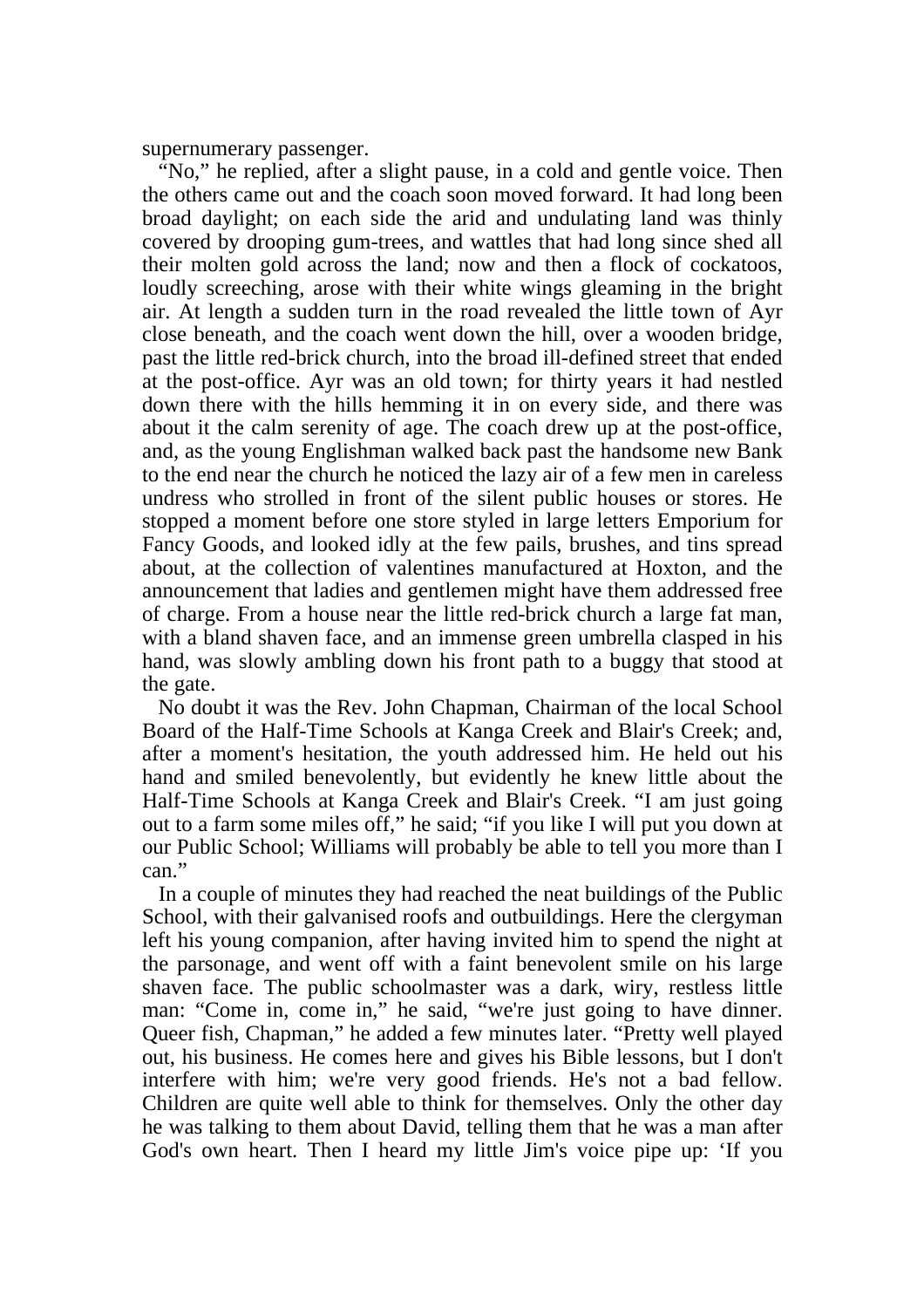please, sir, what about Uriah's wife?' 'Hush,' said Chapman, 'we must never talk about such things.' But children ain't satisfied when their questions are turned off that soft way; they see through it — they see through it." He had sat down with his legs crossed and his hands between his knees and moved his foot restlessly. The young Englishman felt attracted by this eager, nervous little man, who suddenly broke off: "No, I believe in God, but the Bible's a pack of lies."

 "But if you don't believe in the Bible where do you find the evidence for your God?" the Englishman interposed.

 "Here!" he returned, emphatically striking his breast with his fist. "There's no evidence stronger than that. If you or any man tell me to doubt that I just tell him he's a fool."

 "But how do you know that you are justified in trusting the evidence of your heart?" The young Englishman was fairly aroused; it was not long since he had found his own heart full of ghosts.

 The little man was about to retort more fiercely than before, but at that moment his wife entered, followed by the children. He briefly introduced them. "Three more children out, nine altogether, and another one coming." He jerked his head and thumb toward his wife who, with the eldest girl, was busily occupied bringing in the dinner. She was a pale active woman with no particular expression; if she had ever possessed any clear individuality constant work and much child-bearing had worn it away. She took no notice of her husband's remark. After dinner Williams said: "I'll take you now to see your predecessor, Gray; he'll be able to tell you everything you want to know about Kanga Creek; I've never been there myself. Gray's not classified, as you are, he has found it pretty hard work to get along, poor fellow, with a wife and two children. I'll leave you with him for a while. To tell you the truth," he added, "I'm going to write a letter to the *Stockwhip* this afternoon — our free-thought organ, you know. And I have some local notes to get ready, too, for the *Mercury;* we haven't started a paper at Ayr yet. Ever seen the *Stockwhip?* Of course I don't sign my letters; that wouldn't do. If you ever see anything with 'Anti-humbug' at the end of it you'll know who wrote it. Couldn't find a good Greek word for 'humbug'; they hadn't the thing so they didn't need the word. Perhaps we shan't need it some day either."

 The dwelling of the late teacher of the Half-Time Schools at Kanga and Blair's Creeks was small and dark and close. Two young and dirty children played about the door. Gray himself was some half dozen years older than his successor; he seemed to the latter a typical cornstalk, tall and thin with very long legs and arms, large feet, loosely hung jaws, colorless face, scant sandy whiskers. He invited them in with a rather sickly smile but with plain colonial cordiality.

 "Here's your successor to Kanga Creek. He wants you to tell him something about it. Can he get anyone to take him in there?"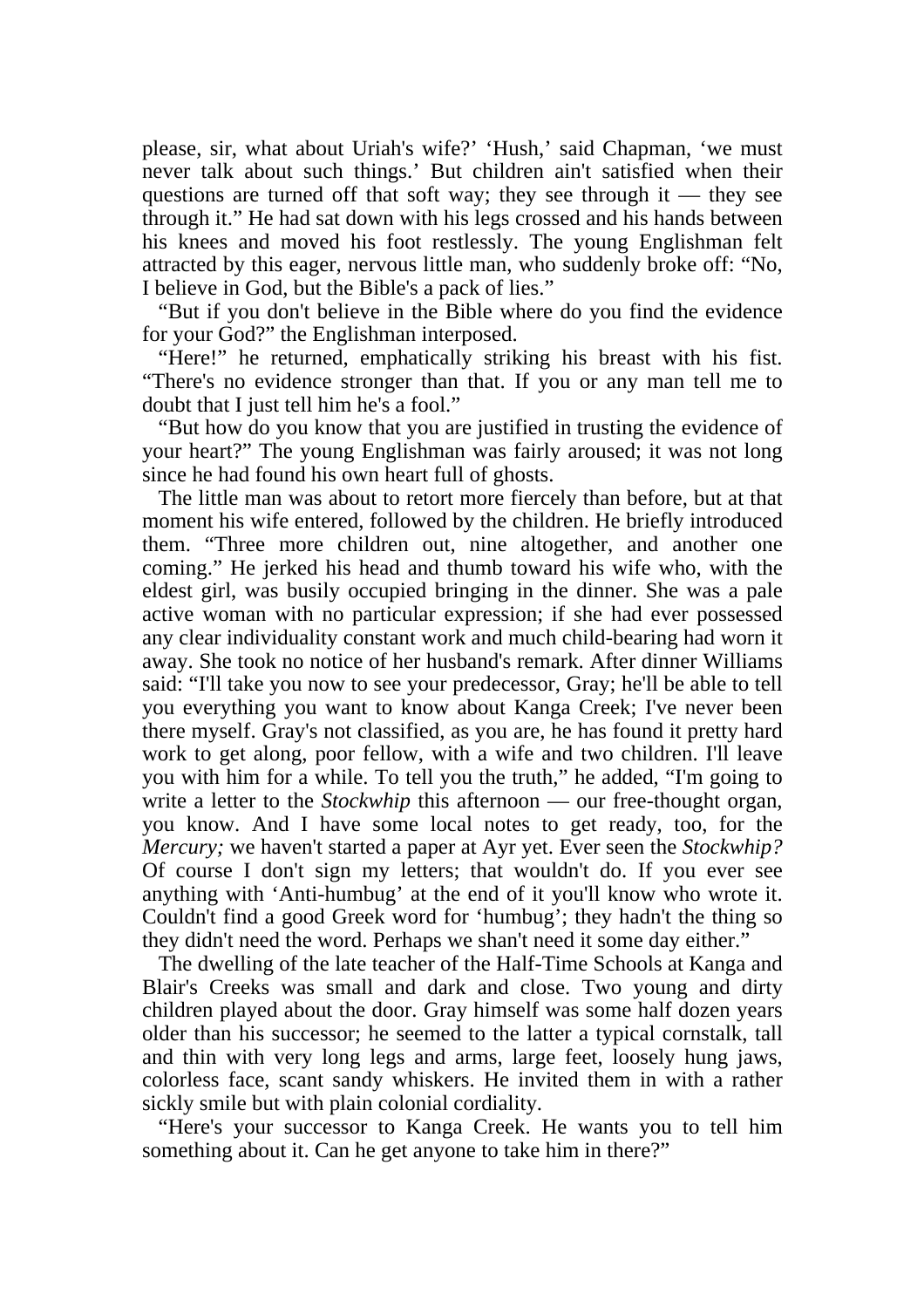They entered and sat down; the stuffy little room seemed already quite filled by Gray's loose sprawling limbs which moved about in a spasmodic fashion. His wife remained in the background. She might have been a servant-girl once. Her pale young face looked as if it ought to be pretty, but it was already worn and weary.

 "I dare say you'll be able to get accommodation with some of the people there. A former teacher, I believe, had a room at John Carroll's. I stayed at the schoolhouse, you know, and came in every Saturday."

"Provisions are not too plentiful out there, are they?" asked Williams.

 "Well," he replied slowly, "I used to take some meat out with me on Monday morning, but in such weather as we've been having lately I've often had to throw it away before I got half way. You'll get along allright. There is no milk or butter to be had, but I used to keep plenty of flour there; one can always make dampers."

 "When one is well up in colonial cooking. But the drought's pretty certain to break up now."

 "Yes, I guess it can't last much longer." He gathered his limbs together with a convulsive movement and walked to the door.

 "Someone has been advertising in the *Herald* for the last three weeks 'Lord Jesus, send rain'!" remarked the Englishman.

 "Ah, he thought the Lord Jesus took in the *Herald,* did he?" replied Williams. "Yes," he muttered, clenching his teeth, "that's the old cancer that has been eating into the world so long. Someone to shift the responsibility on to! Rain, wars, diseases, babies, much the same. Well, I must be going." He started up in his swift nervous way. "See you again this evening, eh? Going to Chapman's? Very well; to-morrow morning. We'll get you off all-right." He gave the young Englishman's hand a quick grasp and went out.

 "I don't think you'll have much trouble with the children," said Gray sprawling down again on an uncomfortable old wooden chair. "The boys are much the same as all boys who've spent their lives in the bush. You may have some trouble with one or two of the girls, especially that O'Shaugnessy girl; I dont like that girl; she is too big to come to school now. By the by, I've left at the Creek all the things I need out there, axe, saucepan, frying pan — very good frying pan — bucket, all in very fair condition. You shall have them for ten shillings; they may come in useful."

 The Englishman said he saw no objection to this arrangement in any case, and the bargain was concluded at once.

"Come out on the verandah and have a smoke; it's cool out there now."

 "I don't smoke," said the Englishman; "I must go now; I promised to go to Mr. Chapman's."

 He walked down through the darkening, grass-grown street. It all seemed very silent. Unconsciously he missed the immense chorus of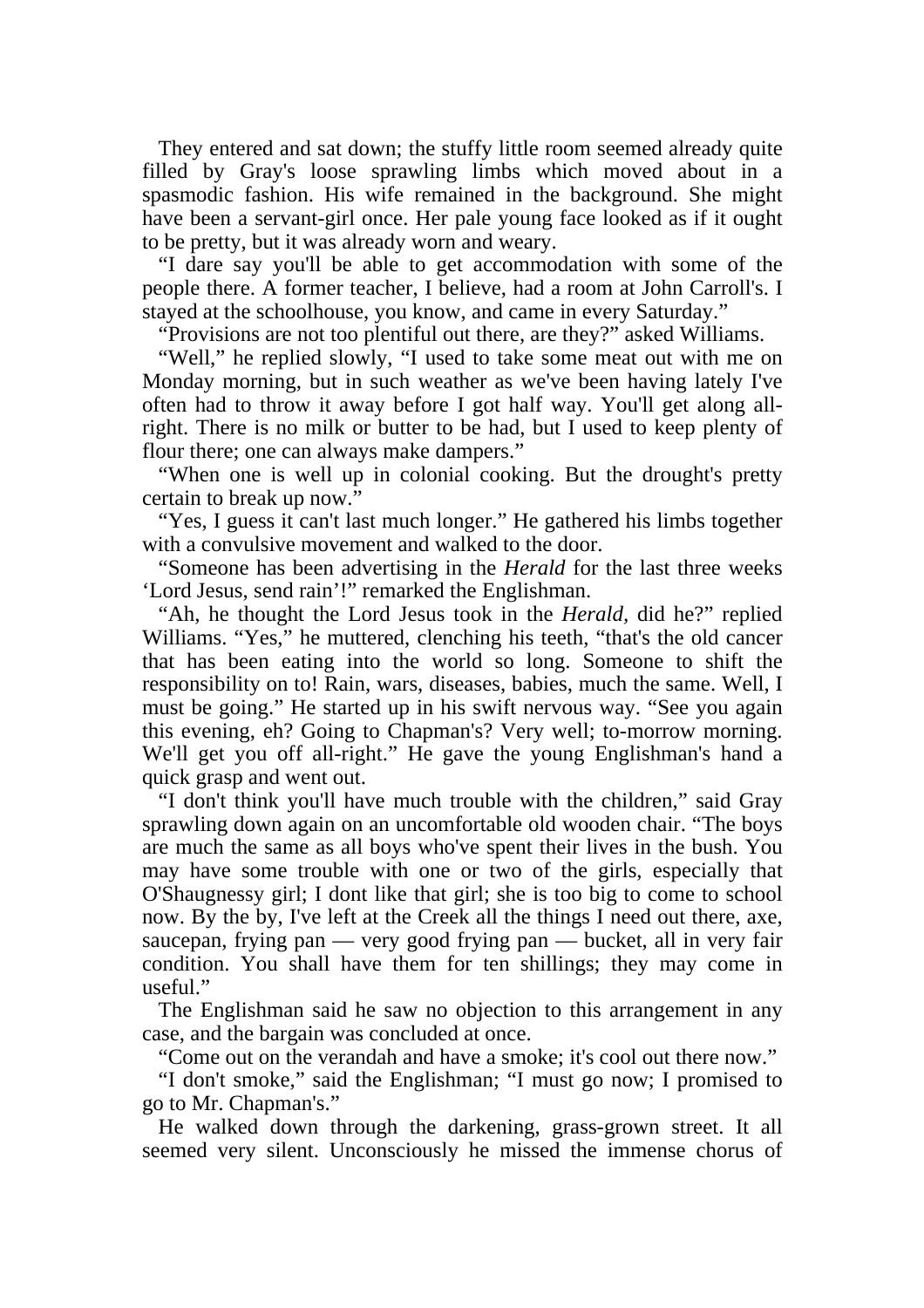locusts that formed a perpetual shrill background to the field of sound at Burwood, the Sydney suburb where he had spent most of the months that had passed since his arrival, and seemed to make the hot still air thrill with even intenser heat. But the exhilaration of the air failed to touch him; he walked slowly with his head down, only looking up occasionally to make sure of his road. His heart was sick and tired; he would gladly have gone back to Sydney by the next coach. What was he to do in this wilderness? But he had nowhere to go, nothing to do.

 The clergyman was lying on a couch that ran nearly all round the old wooden parsonage. It was a deep verandah partly closed in by a vine which made a cool gloom where several chairs were placed. He greeted the youth kindly with his soft feminine voice and large faint smile.

 "Come and sit down, you will find it very pleasant here; have you gained the information you required?"

"It is not like I expected," he answered indirectly.

 "Ah! you have not been long from England. You will find that things are not so bad as they seem at first. It is a healthy life; you will not have much work. You might — I scarcely know — you might find some society."

 In a little while it was supper-time; the clergyman introduced his sister, a quiet middle-aged rather prim lady, and busied himself about his guest's comfort with an almost feminine kindness that yet had about it a touch of old-world delicacy, grateful, to his own surprise, to the young Englishman's sense. He got into the large comfortable bed, half soothed already, and fell asleep.

 In the morning, after breakfast, he went to a store and bought a few things that he needed: a pair of shoes, a grey alpaca coat. Then he went back and found the clergyman talking to the schoolmaster by the paddock beyond the schoolhouse. Soon Joseph, the schoolmaster's son, appeared with two horses. Williams indicated a mild-looking animal. "You needn't be afraid of Bushman, he's no buck-jumper." The clergyman, dubious of the Englishman's knowledge of riding, said anxiously as he approached to mount, "This side," and shook hands with gentle fervour. The schoolmaster wished him good luck heartily, and they went off at a walking pace, Joseph leading the way, past the little red-brick church and over the wooden bridge. When they were out of sight the clergyman turned to the schoolmaster, shaking his head slowly, and said with a faint smile on his large smooth face: "I do not think that young man will stay there very long." "Well, it won't hurt him," replied the schoolmaster brusquely; "do him good to rough it a bit; he wants something to shake him up."

 As they rode over the wooden bridge a young woman cantered by; as she passed the young schoolmaster turned towards her; she was also turning towards him and their glances clashed for an instant and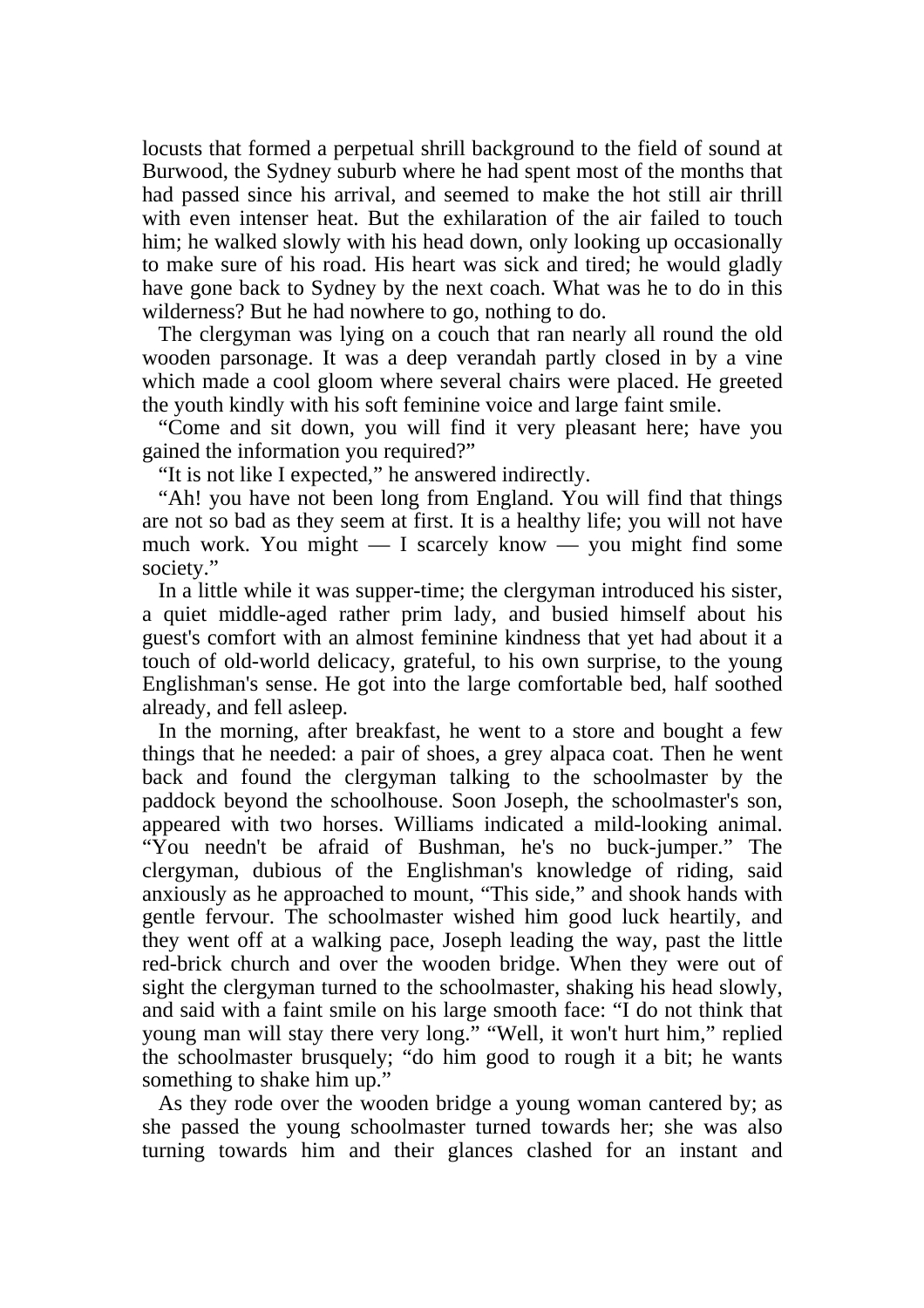rebounded. His guide soon struck to the right. There were few trees here; on each side of the path the prickly pears spread their fleshy and harsh grey leaves. Beyond the land stretched afar, brown and parched. They rode on slowly, Joseph in front, the young Englishman behind, with the small bag in front of him; he wore a hat and coat for which he owed five pounds to a tailor in George Street.

 There was silence all around; the bush was everywhere dry and parched; the strong sun glared down on them, and a great swarm of flies buzzed and teased around. Save for occasional lines of rough hewn rails there were few traces of life. Once or twice they passed a group of two or three human habitations, now and then an isolated hut, roofed with great sheets of bark. Gradually these became fewer, and the path was now a faintly marked track. From one solitary house a woman came out suckling her baby; two children stood, one on each side, holding tightly to her dark blue gown. They gazed up at the strangers with great unblinking eyes, so close that the young Englishman saw the large freckles on the woman's breasts.

 The path inclined gradually upwards to the mountains; they passed several hills in the distance; a great tessellated wall of rock struck the traveller's unobservant eye fixed on his own thoughts. About mid-day they reached a farm belonging to Burton, a member of the school board. They found him coming home from the vineyard. He stood with his eyes fixed on the horse's head, returning to the young Englishman's short remarks still shorter answers, with shy sullen reserve, and soon passed on. Joseph went to the side door for some water; and then they pushed on through the parched monotonous bush, which now opened out into gracious park-like undulations scattered with trees. A few miles more and they entered the valley of Kanga Creek. Two little homesteads stood, one on each side, at the entrance of the valley, each with its small garden in front. They passed these, and by and by crossed the creek near the little schoolhouse; less than a mile further on, at the head of the valley, they reached another homestead, older and larger, belonging to Carroll, the earliest settler in this valley. Here at last they dismounted. The measured thud of threshing came from a shed not far off. Soon a man, having thrown down his flail, advanced to meet them with rough and honest straightforwardness. He was a little man, wrinkled and sharp-eyed and energetic; his chin was covered with stubbly grey hair. He took them into the dark low living room. His wife, a worn-looking woman, yet active and kindly, set before them an immense piece of salt beef and two huge loaves; she made tea from the kettle that hung over the fire in the large chimney. Two tall muscular girls came in for the evening meal. They said nothing, but began at once. The swift and silent decision with which they ate and drank and struck their mugs down on the table fascinated the young Englishman's attention. Directly they had finished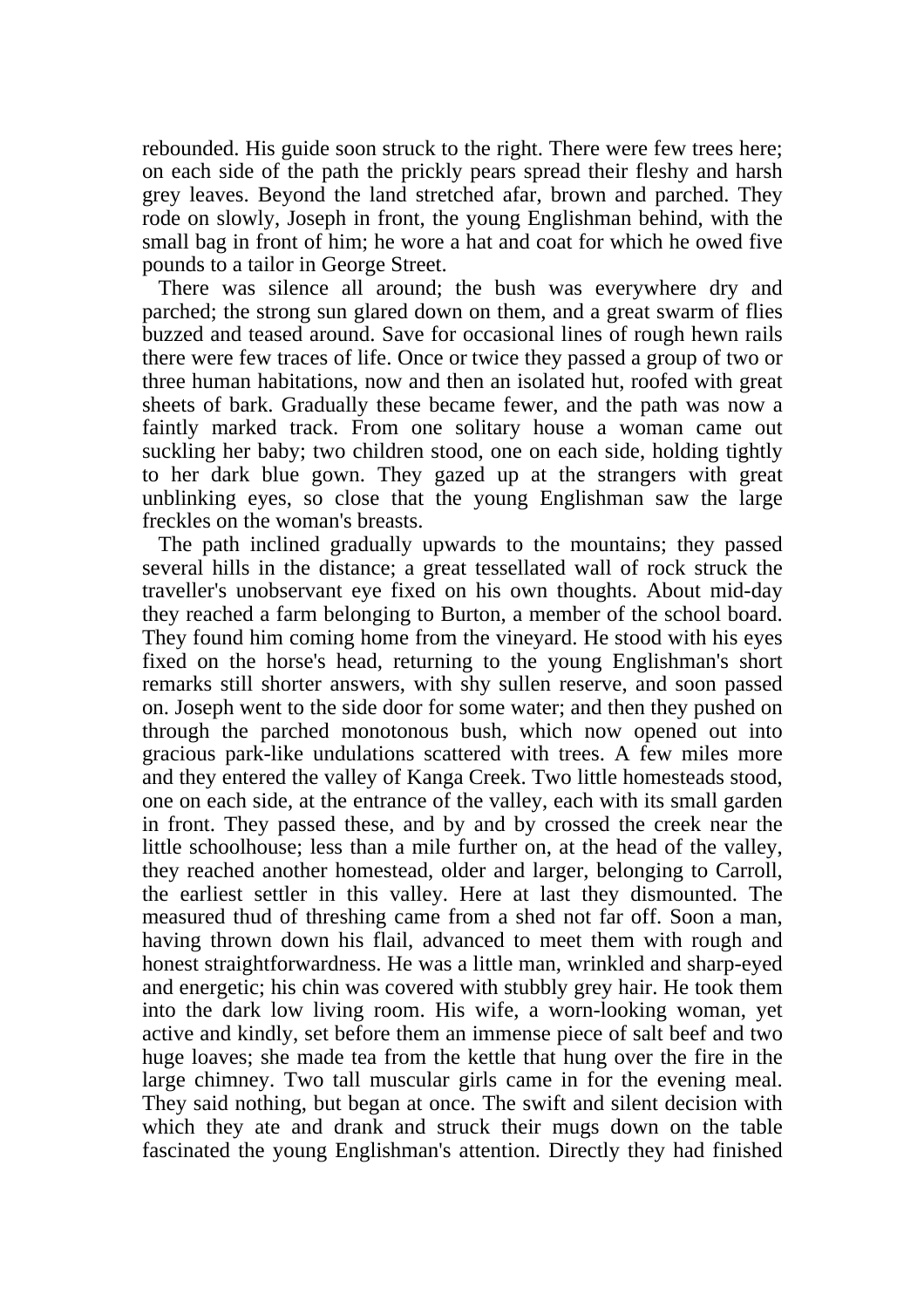they went out. Carroll carried on the conversation with the selfpossession and self-respect of a man who has fought his own way against odds. Joseph, who had been hastily satisfying a ravenous appetite, soon got up to go. The young Englishman shook hands with him almost warmly; the day's ride had been silent, but it had resulted in a feeling of comradeship with the boy who had been his guide, and he had acquired a soothing sense of reliance on him. When, a moment later, he heard the sound of retreating hoofs a weary sense of loneliness settled on his heart. The cord that had united him to society was finally severed; now he was to live and breathe by himself, and find out alone the mysteries of an untried world.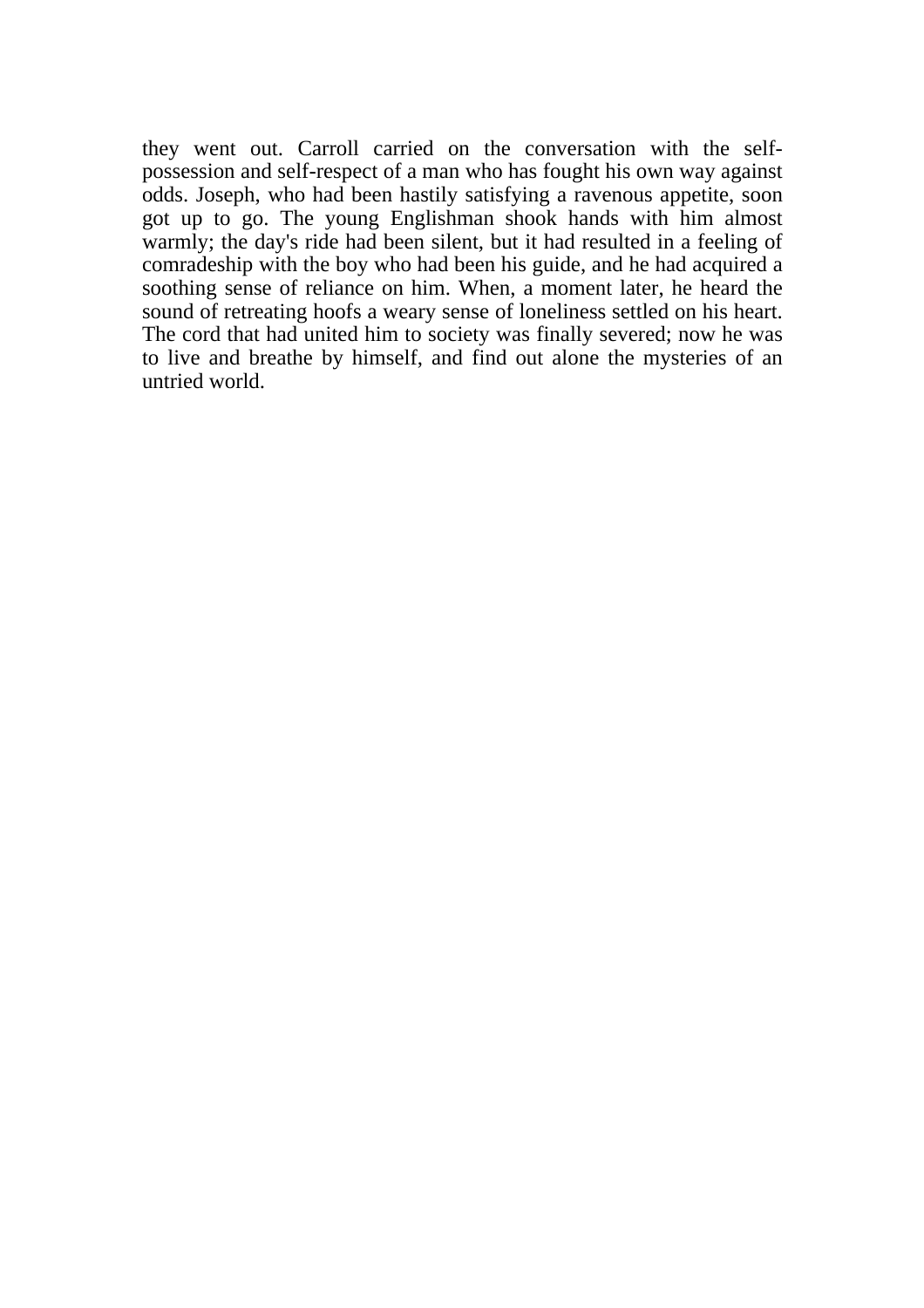### **II.**

 THE WOMEN went about their work. The old man still kept up the conversation. During the evening he told the young schoolmaster briefly that he could have no room there, every room was occupied; to-night his wife would make a bed on the settle and to-morrow he could go and look about the valley. Soon after nine they went outside and strolled round the little farmhouse. When they came in white sheets had been neatly laid on the narrow wooden settle, and the schoolmaster was left alone. He partly undressed and at last fell asleep.

 Early next morning he got up and walked about outside. Kanga Creek lay among the spurs branching out from the central range. Beyond Carroll's farm the valley, with the little creek threading a path along its centre, seemed to run up into a gully against the side of Mount Bambaroo which stood at the head far away, with its dense mysterious cedar forests. There were hills on every side except where the valley opened out to the south.

 After breakfast the young schoolmaster made his way to the other two homesteads, at one or other of which he hoped to find lodging. The three little farms that occupied the valley formed the three angles of an isosceles triangle; Carroll's was the apex; the little schoolhouse came nearly in the middle; from apex to base was about two miles. The two farms forming the base he was now nearing belonged to two brothers, Thomas and Robert Quick. Old Quick had come out from England with Carroll long years ago and settled in the valley to till the soil, breed a few cattle and sheep, and beget many sons and daughters who had overflowed into neighbouring valleys. Now he was dead, and a little wooden cross and a great heap of stones marked his lonely hillside grave. Thomas Quick, who had been out ring-barking on the hillside since early morning, had returned for breakfast. He received the schoolmaster shyly and respectfully, and he spoke slowly and with difficulty, as one who was seldom called upon to express himself in words. While his wife stood in the background smiling out of her large pleasant brown eyes, he tried to explain that they had no empty rooms. Then the young schoolmaster went across to Robert Quick's farm; he came forward still more shyly than his brother, and his hands nervously clutched and worked round the verandah post as he stammered an answer to the teacher's few questions and remarks. From round the corner a little boy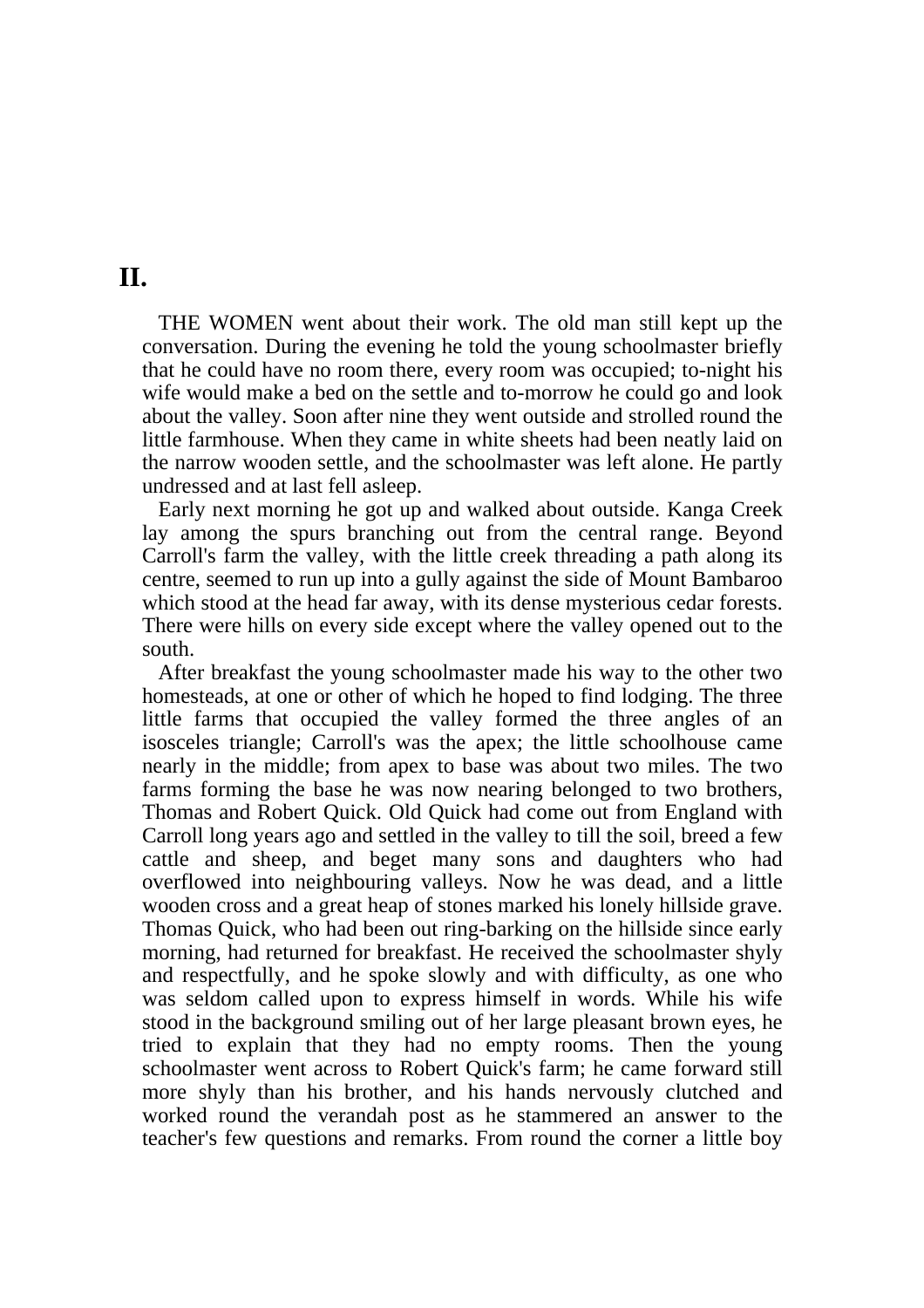with merry black eyes peeped at the new schoolmaster.

 The young schoolmaster walked slowly back to the schoolhouse. He went through the ill-made gate and stood on the verandah; he looked at the place more carefully than at first. It was built of great rough-hewn slabs, some of which were loose and could be moved with slight effort. Inside it had once been papered over, but the paper had mostly fallen away, and here and there were great chinks between the slabs. The place was divided into four compartments, for the two at the back could scarcely be called rooms though one contained some shelves and a box that held the schoolbooks and registers. The two rooms each opened on to the little verandah. The schoolroom contained a table, and such desks and forms as were necessary for twelve or eighteen children; here was the fireplace; it was clear the room had served also as his predecessor's kitchen. The other had been his bedroom; it contained two pieces of furniture only, a four-legged stool and, for a bedstead, eight pieces of wood put together so as to sling a couple of flour sacks, forming a kind of hammock; there were also two sacks on the floor. After he had noticed these things and had seen also the extent of the property he had bought of Gray — an axe, a bucket, a broom, a saucepan, a frying-pan, a plate, a cup, a knife, a fork and two spoons — he sat down at the table with his head on his hands gazing vacantly at the opposite wall. He sat so still that at last three lean mice appeared on the floor and hopped cautiously about. Then he got up and went out. He walked slowly across the stony creek down by the grim shea-oaks, and along the narrow track, past a boulder of red lichen-covered sandstone, that led to Carroll's farm. The little man saw him at the gate of the paddock, and came forward with his leisurely but business-like walk, and the little clay pipe thrust carelessly in the corner of his mouth. After a few remarks he said suddenly, with an outburst of decision: "I can't have you staying here any longer; you must clear out. I have got a sick daughter in there and my wife has to go about of nights. Me and my son Jim built yon schoolhouse and there you must bide." Then he closed his mouth and pressed his thin lips together with an air of determination, holding the little clay pipe in his hand. The young schoolmaster looked for a second at his scrubby grey chin and then said quietly: "Very well." Soon he had taken up the small black bag and was going, at first slowly, then very swiftly, along the little track past the red sandstone boulder towards the schoolhouse. He had been about to tell his resolve to live at the schoolhouse and he instinctively resented the little man's petulant outburst. It seemed like the climax to the series of petty miseries that had been descending upon him; he felt tired of this new strange life that he could not retreat from, even before it had begun. He walked still faster, and, as he went down by the gaunt black sheaoaks and stumbled over the smooth grey stones in the creek bed, his eyes were pricking and stinging as though they would burst. He thought it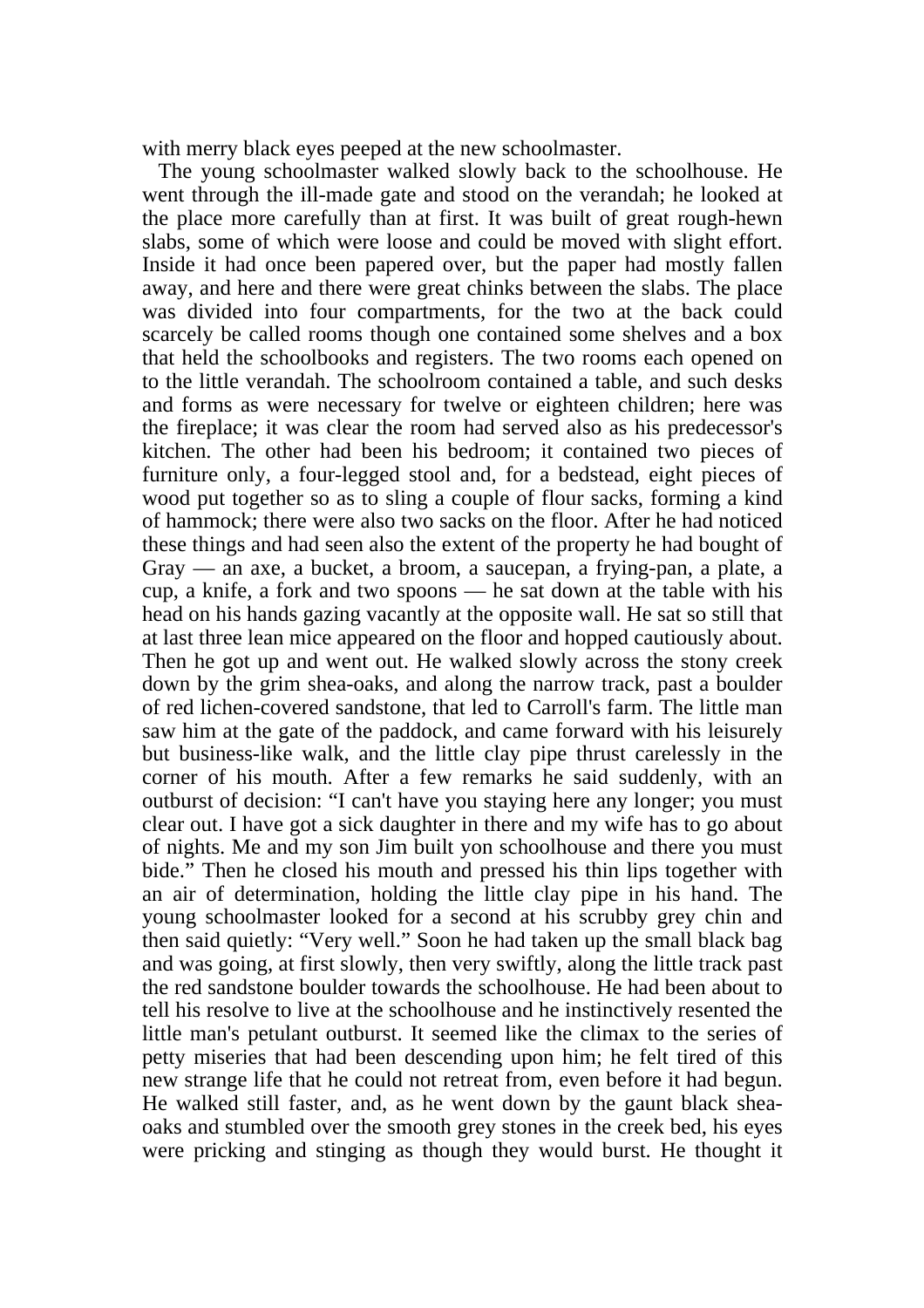would be sweet to be a child to lie down and cry.

 While he was unpacking the black bag to see what it contained besides books, and making preparations for the night, he heard a gentle tap at the door. A little girl, with large brown motherly-looking eyes, delivered a neat message and handed him several dishes, round which a great striped blue and white handkerchief was knotted. They contained some cooked mutton and a peach pie. This little attention was pleasant to the schoolmaster, and by and by, after he had eaten a slice of the pie, and it began to grow dark, he lay down very cautiously on Gray's bedstead. It was not so uncomfortable as it looked, but he could get no sleep. He was oppressed by a dreary and profound loneliness; all his senses were abnormally awake; the bare and unaccustomed walls seemed to press fiercely towards him through the gloom. At intervals he heard the curlew's melancholy monotonous cry; a great moth sailed in through the open space over the door and flung itself noisily against the walls; he watched occasional stars pass slowly over some chink in the shingled roof; he was startled by a rapid and excited clambering of feet in the schoolroom chimney and for a few minutes some animal seemed to be dashing about the next room with almost supernatural energy; then, after more clambering, there was silence. These new and unexpected phenomena kept his senses in a state of tension. He began to feel cool, too; it was summer, but Kanga Creek was in the hills. And once, as he tossed restlessly over, Gray's hammock came to the floor. Here he lay, and as the pale dawn light slowly filled the room there came to him a soothing sense of rest. After that he went outside in trousers and shirt and stood on the verandah and felt the sweet warm silent sunlight that flooded all the land; then into the schoolroom where everything looked the same as the day before except that his silk hat was rough and there was fluff in it as if some small marsupial had found a nest there.

 It was Sunday, and he occupied himself with preparations for the schoolwork that was to begin next day. On Monday two little troops of girls came toddling gravely towards the schoolhouse with their slates and bags of books and lunch, all chattering earnestly together in womanly fashion; and then, a little later, shrieking and shouting, came four or five boys. They all belonged to the three neighbouring homesteads; only one pale sickly girl rode over from an adjoining valley, and fastened her pony to the fence. Then the schoolmaster rang the dull-toned old cattle bell that at other times served to keep the schoolroom door open, and the children formed in double line to 'show hands' and march into school. So began the daily routine of the youth's life in this quiet valley. He had arranged that Thomas Quick should take his spring-cart into Ayr to bring out his box and some provisions that he had carefully made a list of, with a pair of blankets and another bucket from Trogg, the Chinese storekeeper. Mrs. Carroll had undertaken to send what bread he required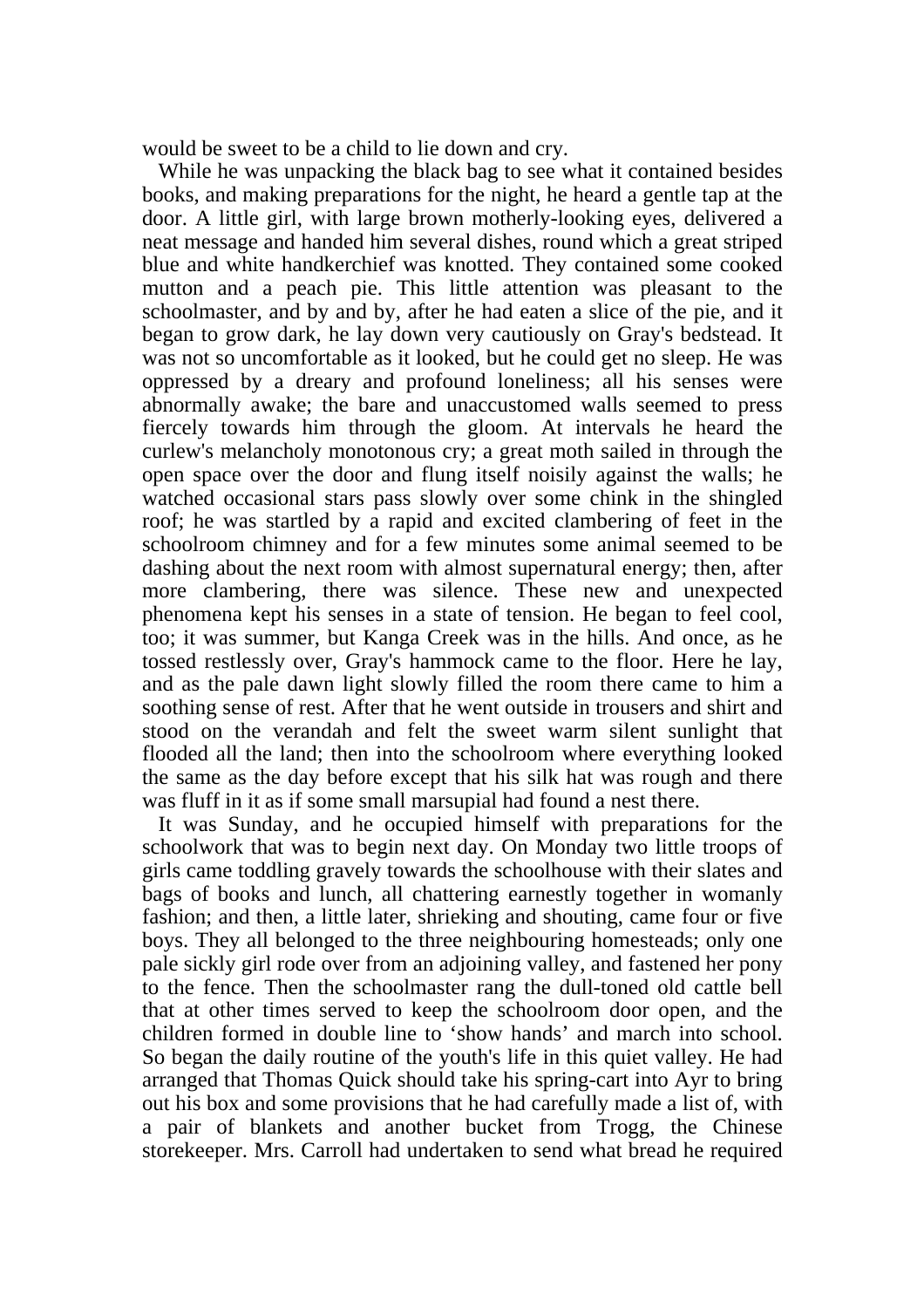on her baking days twice a week, if he supplied the flour, and he began to gain a pleasant sense of independence. He made no further additions to his household furniture, perhaps unconsciously arguing that in a life so remote from that he had been used to it was scarcely worth while to attempt any outside reconciliation. Beside, Gray seemed to have lived in some such way; why should not he? He realised, too, for the first time, with a delightful sense of freedom, that mere everyday life could become a far simpler and easier thing than he had ever before imagined. The school routine ran like a connecting thread of commonplace through his life; it gave equability and poise, while it was for the most part too slight to put any strain on the free play of his emotional and intellectual life. Monday, Tuesday and Wednesday he was at Kanga Creek; Thursday and Friday he walked over the range to the neighbouring valley of Blair's Creek, where six or eight children awaited him in a rough little schoolroom. Next week it was Monday and Tuesday at Kanga Creek; Wednesday, Thursday and Friday at Blair's Creek, and all the hours out of schooltime were his own. The Carrolls or Quicks seldom came near him; he seldom went near them. So it went on.

 In that far valley the life of men was as the life of cattle or trees. There was little gladness there and little sorrow. It seemed even, sometimes, as if life stood still, and the old recurrence of birth and death ceased. Man had come to that new strange corner of the earth, and struggled strongly with Nature, as with Atalanta her lovers struggled of old, and now, in seeming, he had conquered, and they lived together silent and content. Early in the morning the measured music of a distant axe might sometimes float down the hillside; a remote cattle bell tinkled lazily all day long; between school hours the children shouted down among the stones and the shea-oaks in the creek's bed, or perhaps chanted in their play the old rhyme of *Oranges and Lemons* — the old rhyme that had been born under the shadow of City churches and had wandered around the world into this valley of great myrtles — and at night the low monotonous cry of the curlew or the sudden scream of an animal in pain echoed along the creek. There was little sound there beside. No flocks of cockatoos rose into the air with shrill discordant yell; it was seldom that any gorgeous family of parrots alighted there, to adjust their noisy quarrels or to play at making love. Only at night sometimes the wind roared in long paroxysms among the hills, as though an ocean had broken loose, and with slowly gathering force swept at last through the gorge and down the valley, and once or twice the manifold crash of an uprooted tree came to startle the young schoolmaster as he sat reading at the little brown table, with two empty packing cases set to guard the candle from the blast.

 No strangers ever came to that valley. One evening the schoolmaster heard a knock at the door and found a woman outside who asked the way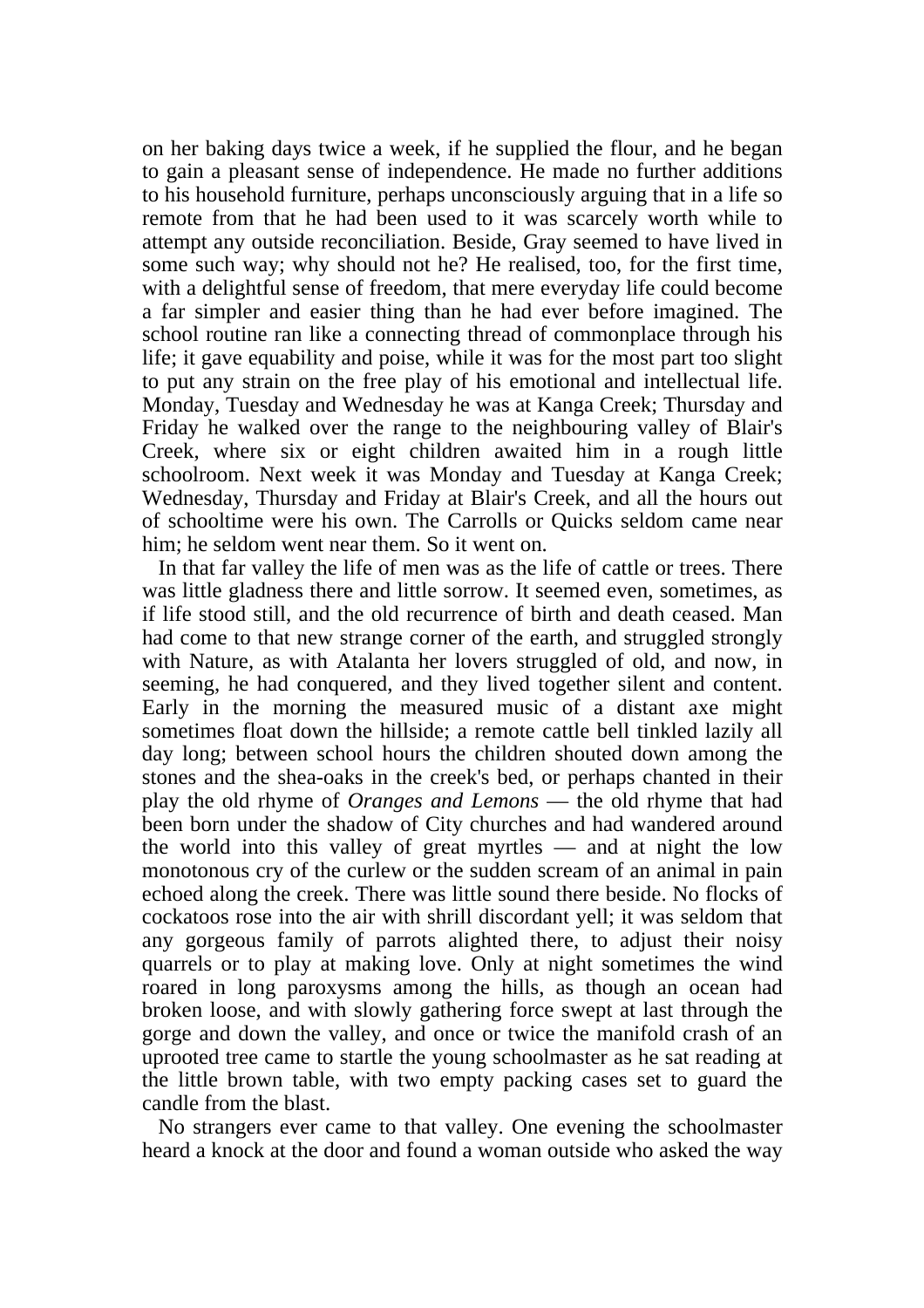to the town beyond the hills. "I and another lady's camped under yonder tree," she explained, jerking her hand towards a delicate curl of smoke. That was the only stranger he saw. No Chinaman made his way there with the inevitable baskets hanging from his shoulders. No great drays laden with bales of cotton or some small and weighty fragment of mineral wealth ever crawled past there with long team of bullocks. Only, at intervals of three or four months, he heard of the hawker's visit to the Carrolls or Quicks. On Sundays the elder Carroll girls, with their brothers, would sometimes ride into Ayr early in the morning, and the schoolmaster heard their laughter and the clatter of their horses' hoofs on the stones as they crossed the creek, and again when they came back late in the moonlight. Thomas Quick sat on his verandah and read some old numbers of the *Sunday at Home*; and in the afternoon, when her husband, with his little clay pipe stuck carelessly into the corner of his mouth, had started on a walk round his land, and the children were away, Mrs. Carroll put on a clean dress and sat down on the verandah with an open Prayer Book laid on her knees. No religious service had ever been held in that remote valley; and she read little in the Prayer Book, but this reminiscence was soothing to her. She sat there in her print dress, and her worn anxious face became peaceful; as she looked into the soft bright sky and the dusky green hillside she dreamed of the time, long years ago, when she was with Mrs. Thompson, at what was now Burton's farm, and the days still farther away when she was a child playing in old Kentish hop fields.

 The drought broke up soon after the schoolmaster's arrival, a swift tawny red flood came foaming down the creek among the shea-oaks to become afterwards a quiet streamlet. Every morning now, as he had arranged with the Carrolls, Bessie — who was one of his pupils, a palefaced girl with loose-looking lips and a quick-toned voice wavering between impertinence and coquetry — brought him a large bottle of milk, and he began the day by going down to the creek and bringing up two buckets of water and then made himself some porridge. After that, if it was the day for going to Blair's Creek across the hills, he put a Heine or Montaigne or *Wilhelm Meister* — into one pocket of his alpaca jacket, and some biscuits for lunch and a flask of cold tea into the other, and started over the eastern ridge. Sometimes the exhilaration of the fresh air and soft distant sky, the silence and isolation of that strange land, wrought in the young schoolmaster's veins to an ecstacy of abandonment. Once he flung himself down beneath a gum-tree with excess of joy in the presence of that glad warm earth, as though he would kiss the whole world. Sometimes, as he stood looking into the creek or walking along the hillside, he would sing over to himself some fragment of verse. One day it would be *Prinzessin Ilse*, and uplifted by the emotional reverberations of the lyric and the intoxication of the strong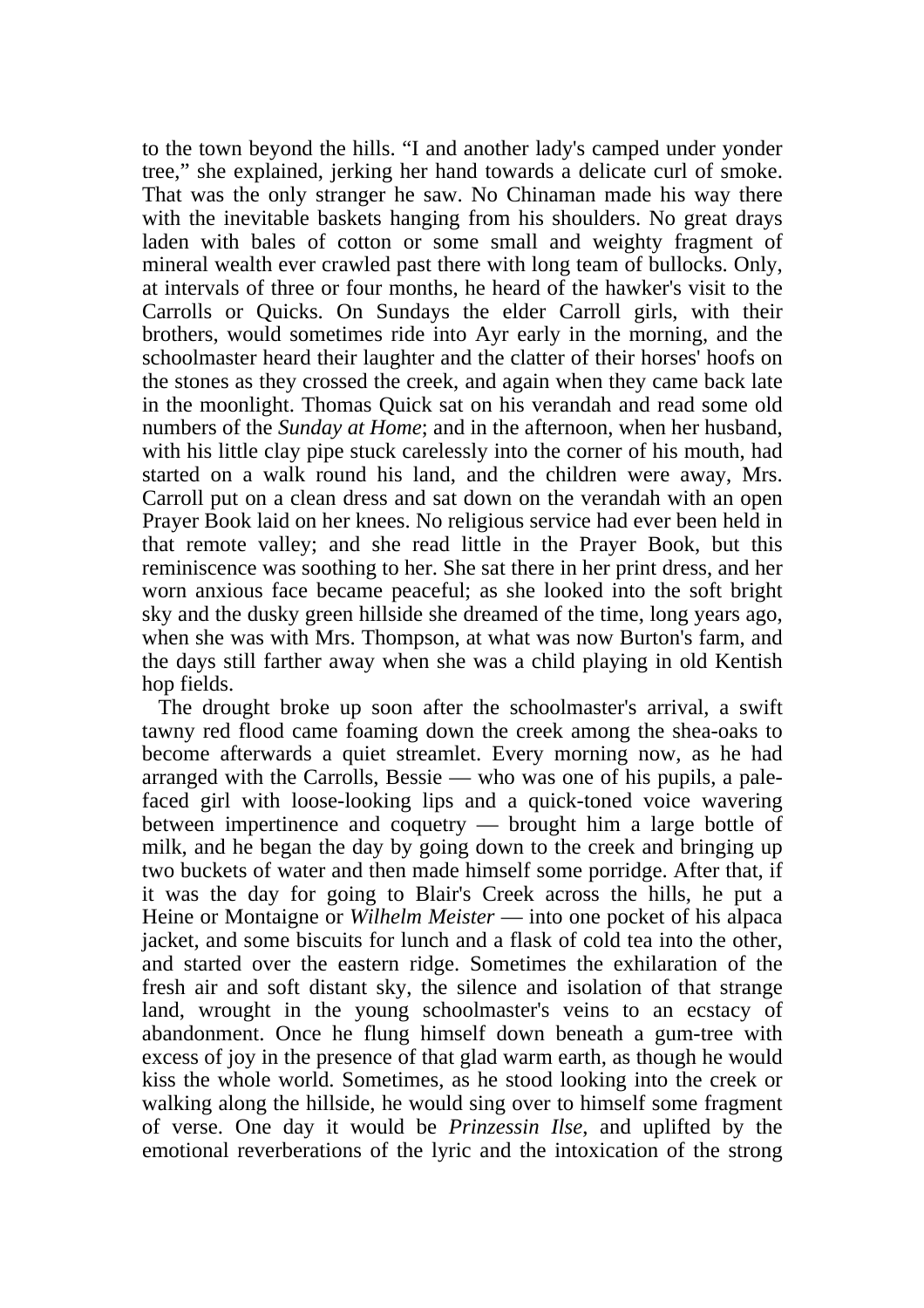bright air he would walk on, scarcely feeling how the track here and there became steep and rough, till he shouted aloud:

 Es bleiden todt die Todten, Und nur der lebendige lebt!

 Then he stood still, hot and out of breath, on the summit of a little stony hill. A few spotted thistles grew on its sides with their glossy white-veined leaves, while a little way off on the stout branch of a dead tree a huge jew-lizard basked stolidly in the sun. As he stood there he was only conscious of the dusky green hills, with the bright mysterious peace as of Beulah resting on them, that stretched, range after range, as far as his eye could reach, that no man had touched, that were still clothed in their infinite robe of sunlight and silence.

 At that time it seemed as if he had reached a finely touched moment of life. The simplicity to which he had from taste and indolence reduced the process of living, the strenuous walks across the hills to Blair's Creek, the brief monotony of school hours, left open all the highest springs of enjoyment. His young mind, set free by the books he was reading by day and by night, went tracking in all directions the problems of the universe. How many times the dreary heat of that path across the hills, or the toilsome slime of the descent after rain, was made sweet and easy by this inner life which rendered him unconscious of the things around him. But yet in spite of himself the things around him formed an inseparable part of his mental process, and some indifferent or unnoticed object, some mere bush or hillock, became linked to an idea and for ever recalled it with persistent iteration; and he grew irritated that the free pearls of his thought should be strung and confined by the commonplace line of his path across the hills. Yet, sometimes, under the stress of some peculiarly soft and exhilarating flood of light and air, of some wider pulse of blood, he was called out of such concentrated and abstract moods by more concrete appeals from the large nature around him. Sometimes it was the apple-gums that grew on a slope at one part of his way and were lost in the valley; they soothed him with their large gracious limbs and soft cinnamon bark; and for that day his journey would be swifter. At another time it might be the great slow elastic bounds of a large kangaroo across his path and down into the gully below. On one evening, as he came down the ridge, he caught a sudden glimpse of the red roses half hidden in green leaves that grew up the schoolhouse verandah posts and a quick thrill of delight ran through his body. Often after that as he came down from the crest of the ridge he looked wistfully at the roses, but no pulse of joy was stirred. It is only at rare and subtly poised moments that some vast electric touch of Nature's finger can overflow brain and body with so sudden a spasm of delight.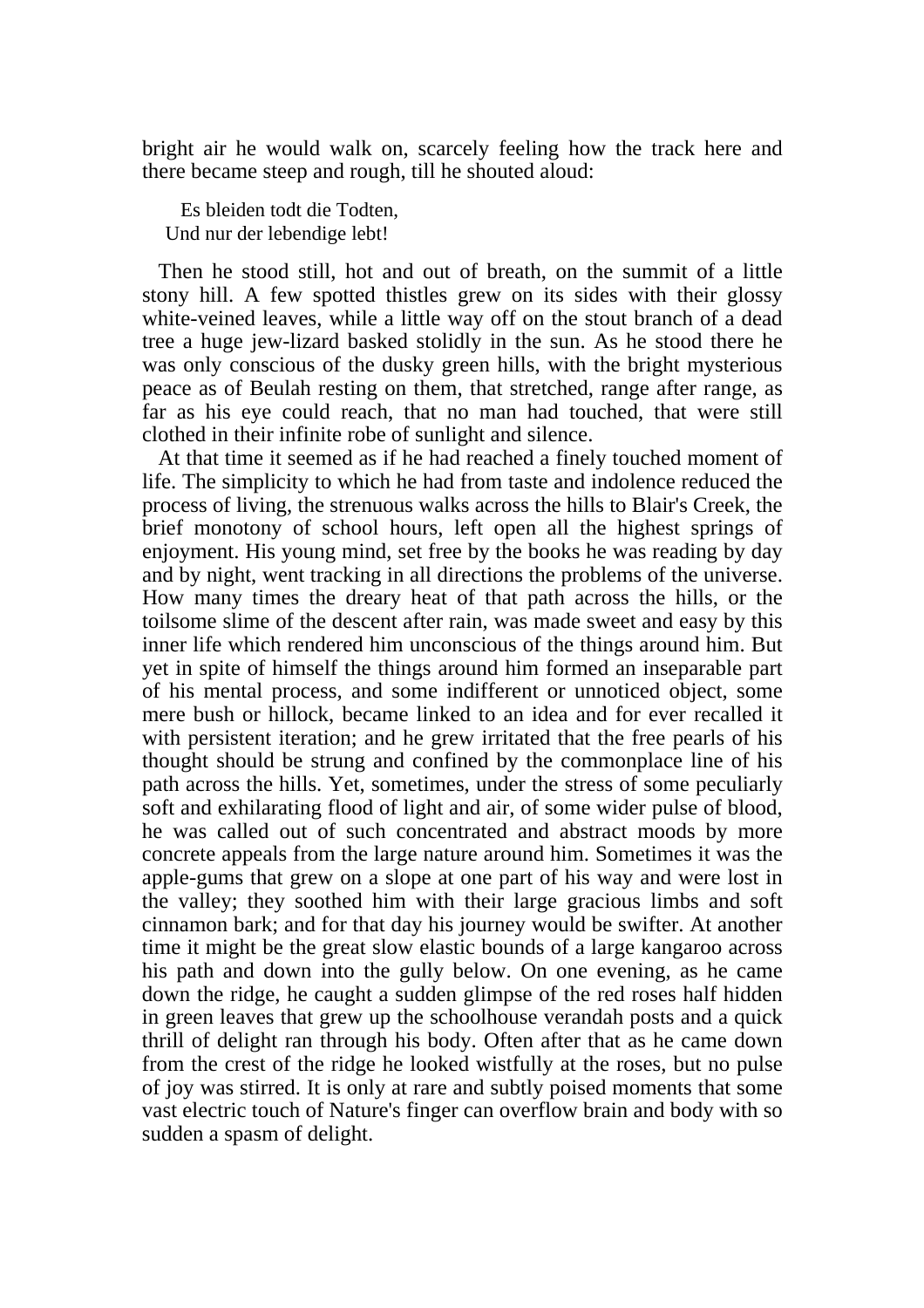It was by the development of these new channels of sensational and mental activity that the youth lived gladly without human companionship. He united a strong longing for sympathy with an equally strong distrust of his own power to evoke sympathy. This morbid selfscepticism, while it was mistaken for proud reserve, had rendered all approach to the human beings whose love he longed for little more than a prolonged agony on the threshold of intimacy. At this point of his life he was lifted above the struggles that ended in self-contempt to a new and joyous sphere of freedom. Books absorbed him chiefly. Often he read, sometimes aloud, till long past midnight, and when the Carrolls rode home over the creek one Sunday night they heard him and said to one another that the schoolmaster was frightened at being alone. No passion came to disturb him; his emotional nature seemed mostly dormant during those peaceful days. The year before, a woman's face and form and voice had stung his imagination with a strange, half bitter sweetness; now that desire had passed into a tender dream which seemed to him as the embodiment of a phase he had passed through, and he wrote some verses addressed to 'Ada' with the motto:

#### Wenn ich dich liebe was gehts dich an?

 On his path over the range at the highest point before the descent into Blair's Creek distant twin hills came into view whose large swelling curves seemed the vast breasts of the goddess of that land lying recumbent across the earth. Whenever he reached the crest that brought those mountain breasts suddenly to his sight a faint pulse of pleasure, half emotional, half intellectual, went through the young schoolmaster, and if he had grown tired he was tired no longer. On one evening, during the occasional half hour that he spent with the Carrolls, as he sat on the settle and replied briefly while the old man talked in his downright way of German aggrandizement and the Congress and the unnecessary expense of maintaining a royal family, and lamented that he had never learned to read and had to depend on his daughter for the news in the *Mercury,* the schoolmaster's eyes casually fell on the figure of one of the elder girls at the point where her breasts swelled out beneath the brown stuff dress. A sudden giddiness seized him; in the person of that coarse unlovely girl the whole unrealised power of womanhood smote him.

 It was not long after this that he sat one evening in the schoolroom reading *Middle march* on the bench at the little brown table in the corner by the fire. It was August, the evenings were still cool. He had dragged in a young sapling that the creek had washed down, one end reached to the back of the deep fireplace, the other was outside the door; he was burning it up into pieces of two feet long, instead of using the axe. By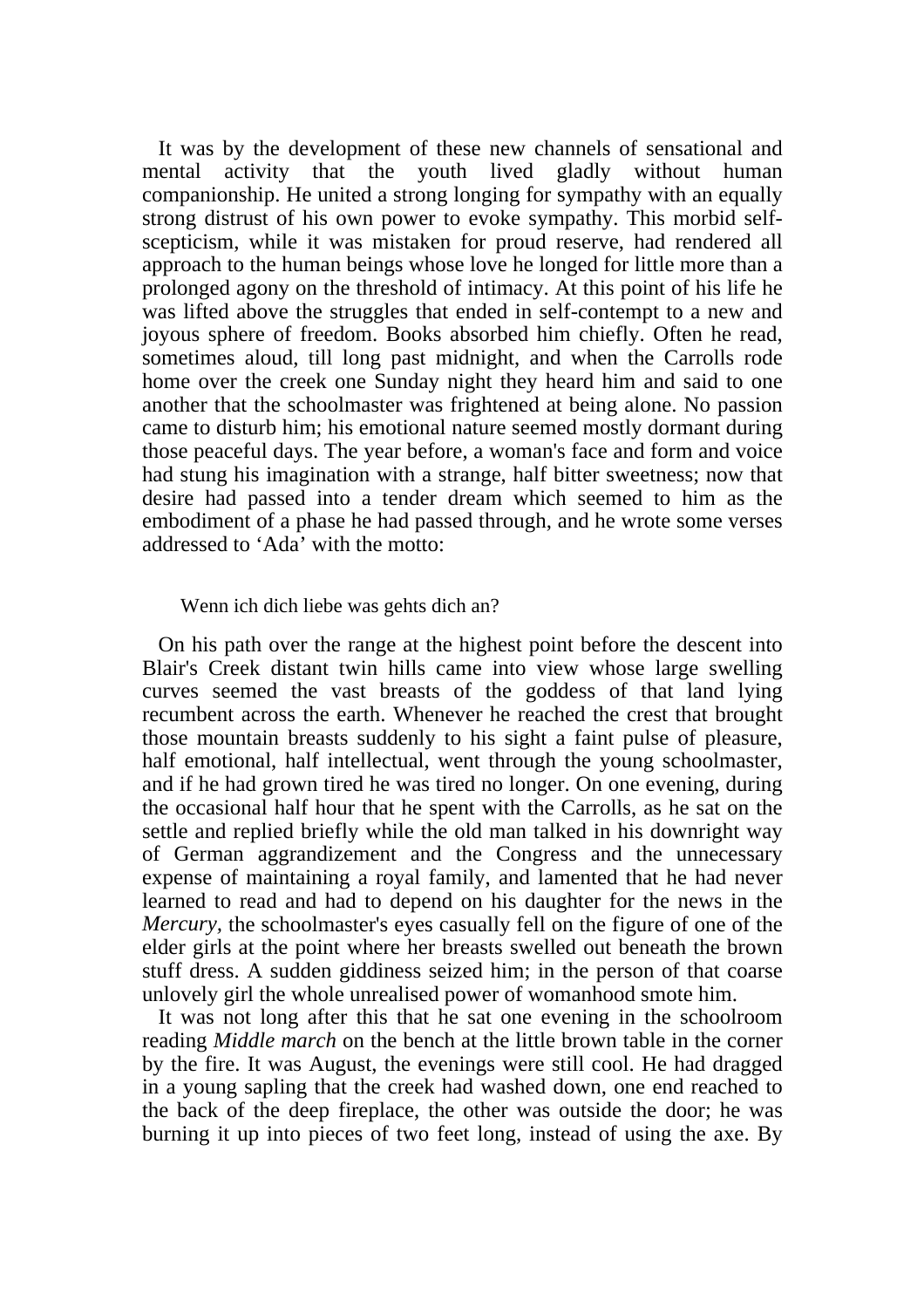and by, as he read on, from the midst of the narrative's solemn elaborate texture the figure of Dorothea began to clothe itself with intense, quivering, strangely vivid life. It seemed to become the embodiment of all the latent instincts of his heart, of the old vague longing for love, the fierce hidden yearning of unviolated youth for some larger human thing to reveal its own immense mysteries of freedom and life. All these profound sexual instincts were at that moment stirred within this youth with a power born of his isolation and became incarnated in Dorothea. He read on, steadily and fiercely, hour after hour, to the end. But this Dorothea that he had created, this symbol of the loveliness of love, haunted and tormented him with its unattainable sweetness. At intervals he had seen to the burning sapling and now it lay in pieces of two feet long in a heap on one side of the hearth. He walked feverishly across the little room, diagonally from the little brown table to the back door. At intervals, as was usual with him, he spoke aloud; they were short, bitter, despairing words. With the world-weariness of youth it seemed to him that life had no more possibilities. In all the world there was no sweetbodied, sweet-souled woman to bring to such a creature as he that chalice of love that he was thirsting for with the old elemental thirst that was first born with the dim far birth of life itself. Only scorn could the ideal Dorothea, it seemed, have of him. He flung himself on the floor before the fire, maddened at the thought, and clenched his hands, while now and then a low moan came from him, as he tossed round at each convulsive throb of that tortured nerve of his heart in which alone at that moment he seemed to live. "There is no one in the world anywhere who can love me, who can give me the love I want." Then for some time he sobbed. He got up at last; the fire was out; only a faint red stump lay in a heap of white ashes between the bricks. He lifted the latch and went out on to the verandah. It was starlight; the moon had not risen yet, but the eastern sky was pale. He walked down and pushed open the little ill-constructed gate, and stumbled slowly and aimlessly over the uneven ground. As he passed he tore convulsively the leaves of a gum-bush; the strong camphoraceous odour that clung to his hands sickened and irritated him; no flood of thought came to carry him out of himself and to make his step quick and elastic. He walked back and leant against the fence. Bambaroo stood out with its great rounded summit and awful gloom. Then the top of the highest gum-tree became bright; an illumination crept slowly over all the gum-trees and at last the moon heaved itself over the ridge. He felt the unrest of an animal in pain; he came into the dark schoolroom again, and walked up and down, the same torture fermenting in him, till he grew weary. Then, at dawn, without undressing, he lay down in his hammock.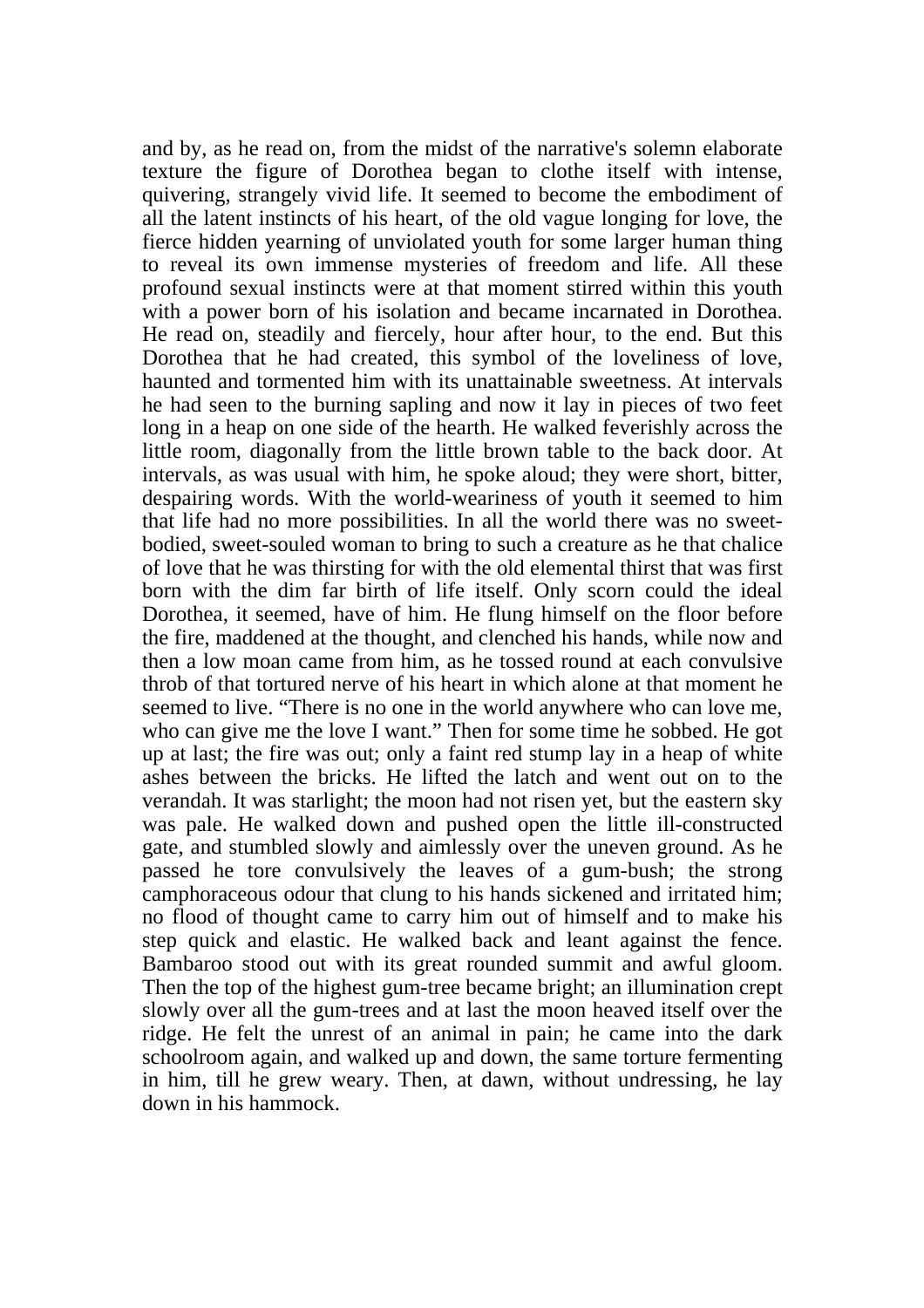#### **III.**

 IN JUNE he had gone to Sydney for the mid-winter holidays. It was delightful even to walk up George Street and back through Pitt Street. The human life of the streets seemed so fresh and joyous, and there was such a strange new assurance and elasticity in his own step. Once in Pitt Street, in the bald waste place that lay beyond the Post Office, he saw a lady standing, with a smile on her face, waiting for her husband. She might have been thirty years old. She looked so strong and elate in every large and gracious curve of her body, so full of life in every fibre of muscle and nerve. He longed to go up to her and put his arms round her and kiss her; the life that was in that woman's body (was it love? he asked himself) was the life that he felt in his own heart.

 He stayed at a boarding-house in Castlereagh Street, not far from the Theatre where an Italian Opera Company was playing every evening. The Theatre had just been rebuilt; the pale fresh colours of the place seemed enchanting to him, as he sat, usually in the third row of the stalls, and listened to the music of Rossini or Meyerbeer or Verdi. He knew little of music; he thought *Il Trovatore* beautiful; to sit lazily there when the orchestra had started on its gay or melodiously tragic career, and the swift various play of actors passed across the stage, was enough. All the multitudinous possibilities of life seemed to rehearse themselves deliciously along his nerves; all the sensuous potentialities of his nature were summoned in a sweet vague stream, as though something within him stirred and responded to the far-off sexual cry in which music began. He cared little that he could not always understand the story; the shifting panorama of the stage, so close that it revealed all its nakedness — the tawdry costumes, the unclothed arms with their vaccination scars, the stage tricks — only accentuated the music. Even the preliminary booms and whirs of the instruments in the orchestra, the gloved uplifted hand of the conductor, the playbill, became soon mixed in the same glamour. When the Opera was over he usually walked about the streets for a little while; in George Street near the Market he passed the women who boldly sought to catch his attention, and he walked quickly and shyly on; in Castlereagh Street he saw the couples who glided up dark alleys; all the frank licence of a colonial city came before him, and fascinated him, and was strange to him.

One evening he was accompanied to Rossini's *Barbiere* by a young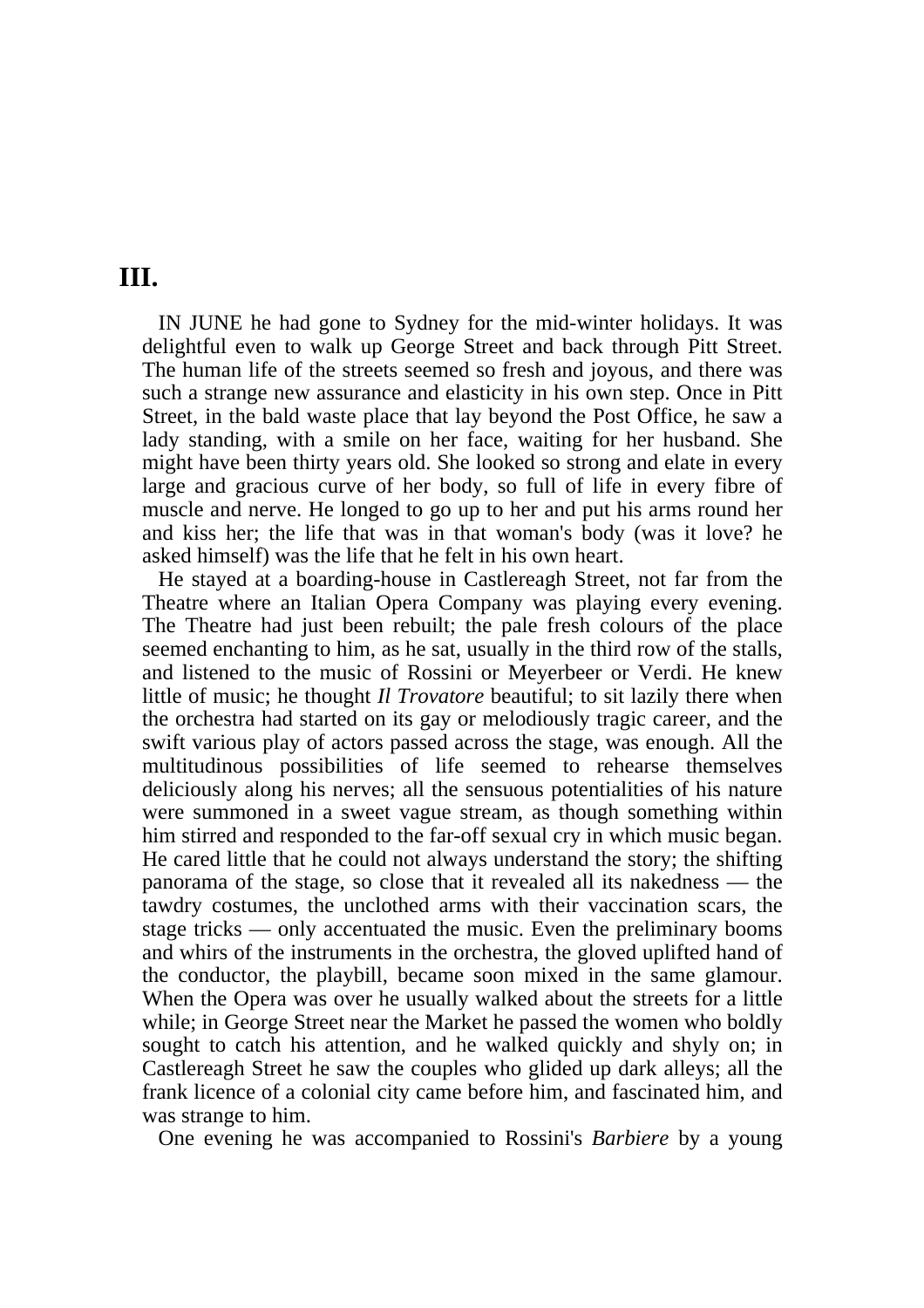chemist who was living in the same boarding-house. Afterwards they strolled along the streets and the chemist introduced him to a young woman. They walked along together. She looked up at him at last in a tender, confiding way and said in a nasal voice.

"Aint the moon lovely?"

He replied, "Yes."

 There was a pause. Then he felt a sudden feeling of suffocation, an irresistable longing for fresh air, and without venturing to look at his companion's astonished face, he broke away, turning down the next street: "I must go in this direction. Good night."

 The boarding house was kept by a pale, pretty, weary-looking widow, who trailed in and out of the room with slipshod feet. Besides himself there were in the house only the young chemist and another young widow, a little woman, always dressed in black, who talked and went about with a quiet, prim, consciously-composed air. She said that her husband had been a sea-captain and that she had a little boy at school. At frequent intervals she had visits from near relatives, now a brother, now an uncle, now a brother-in-law.

 A large, coarse, fat woman, with double chin, came to dinner one day. She seemed to have business with the little widow. When dinner was over, by way of pleasantry, she threw a serviette from behind at the young schoolmaster's head. They told him afterwards that thirty years ago that woman was the prettiest girl in Sydney. That vision of the prettiest girl in Sydney left an ineffaceable impression on the young schoolmaster's mind, and he often pondered over it.

 Once a man came in during the evening with a young woman — Mr. Shaw they called him — a fair, good-natured, middle-aged man. "Let me introduce you to Mrs. Shaw," he said, and the tall, rather handsome young woman, dressed plainly, but with rather a gay hat, nodded and smiled, with a careless air, a trifle defiant. They all chatted pleasantly for a while and when the visitors had gone, the landlady, who had whispered with them in the hall, flared up indignantly.

 "Now this is what I call disgusting," she said fiercely, with an intensity that seemed to show something of personal bitterness, "to see a married man flaunting about the place like that with his housemaid; the headmaster of a big school, too, and his wife as nice a little woman as you'd wish to find." And when her anger had died down the sympathetic little widow in black agreed.

 On the last night of his stay in Sydney he went early to his room, where loud occasional bursts of merriment reached him till long past midnight. When he came down in the morning the room was disarranged, and the air close and heavy, with a vague odour of brandy; a woman's chignon of those days lay on the floor, a neck handkerchief on the sofa. He experienced a sudden shock, as though he had unexpectedly set his foot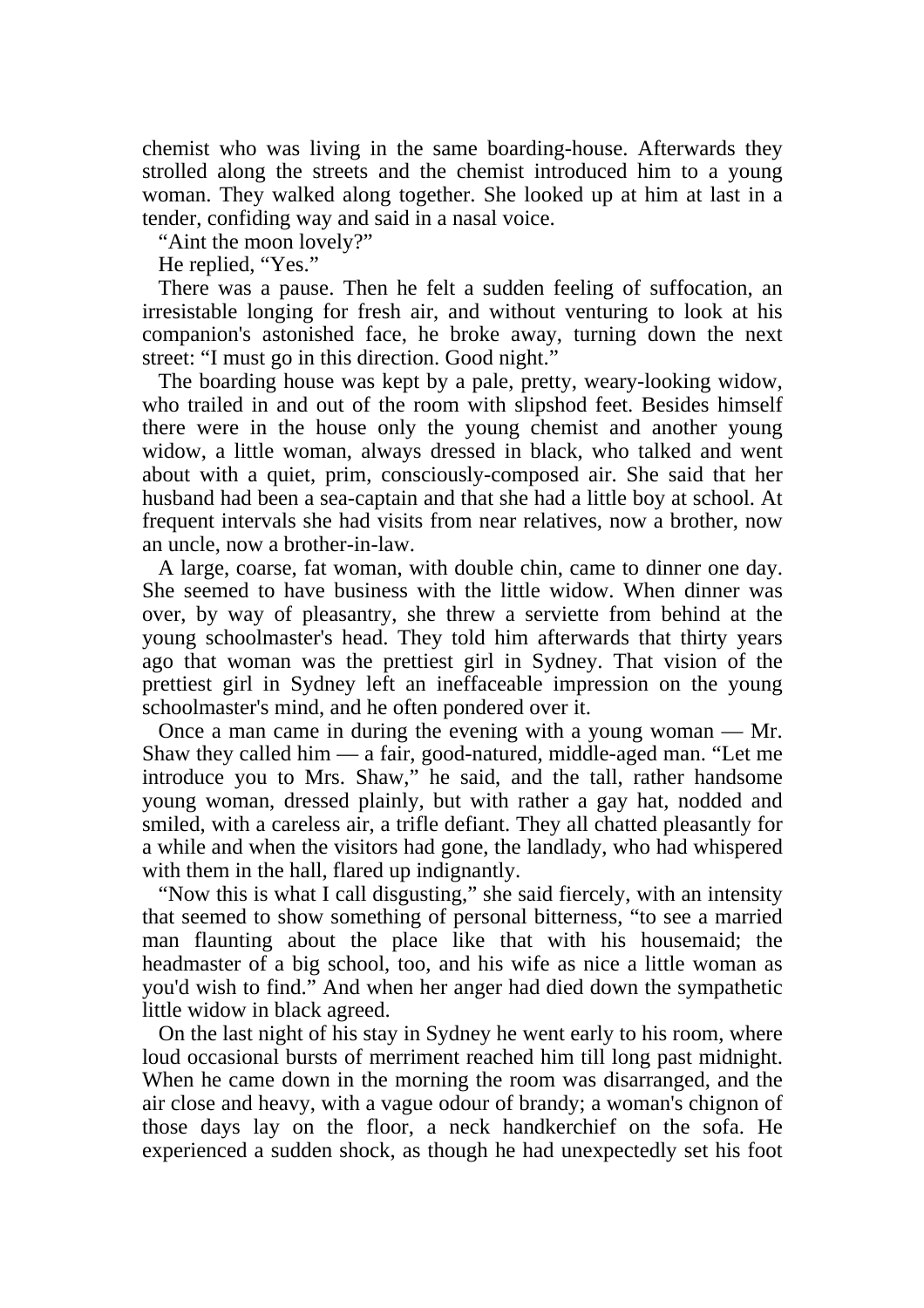in a strange and unknown land. At breakfast the landlady did not appear and the chemist was not in his own room; the young widow in black presided, and looked after his wants in her quiet, thoughtful fashion. She took two cups of coffee upstairs; then she disappeared into her own room behind, whence there came a report of two soda-water bottles; the breakfast-room door was quietly shut, and, standing at the window, he saw a tall man, with thick neck and red face, go quickly out of the front door. He noted these things, curiously, impartially, always accepting the transparent veil thrown over them. Without himself realising it, he shrank instinctively from contact with all that was not in the line of his own shy and solitary emotional life.

 Now he was back at Kanga Creek, and the old life of mingled routine and freedom had begun again. He wandered again over the ridge of the range beyond which lay Blair's Creek, or he walked up and down the path his feet had worn on the eastern side of the schoolhouse. Usually he had a book in his hand; perchance a little green volume called *Poems and Ballads,* bought in Sydney, which had repelled him at first, but whose large images and broad rhythmical sweep soon fascinated him; and after the children had gone, and the sun had sunk behind the western hills, he walked swiftly up and down the well-trodden path, shouting aloud enthusiastically the strong irresistible lines. And in the morning, when the sun looked over the ridge into that little valley of giant myrtles, as he came up from the well, over the dull grass, in trousers and flannel shirt, balancing two buckets of water in his hands, a fresh spirit leapt along his veins and he repeated softly to himself:

 Nothing is better I well think Than love; the hidden well water Is not so delicate to drink.

 One day — it was Sunday — he set out in his old grey alpaca coat, and with the little green volume in his hand, on the path towards Ayr. He seldom walked that way, and to-day he kept at some distance from the path; he would rather not be passed by the Carrolls who, with their sisters, might be going into Ayr to-day. He only looked into his book now and then, and walked on, dreaming perhaps, yet always with an undercurrent of attention to possible snakes, and once he sprang instinctively forward as some dry stick turned up beneath his foot and struck his leg. He was going towards a lagoon he had found out; for it seemed to him a pleasant place by which to sit and read. It was a silent spot, with an air of melancholy peace brooding over it. Sometimes the lagoon was full of water, and then it was soothing to look at; but often the water receded to the centre and left a great expanse of dark mud. Down the faint slopes that led to it the trees grew sparsely; and near the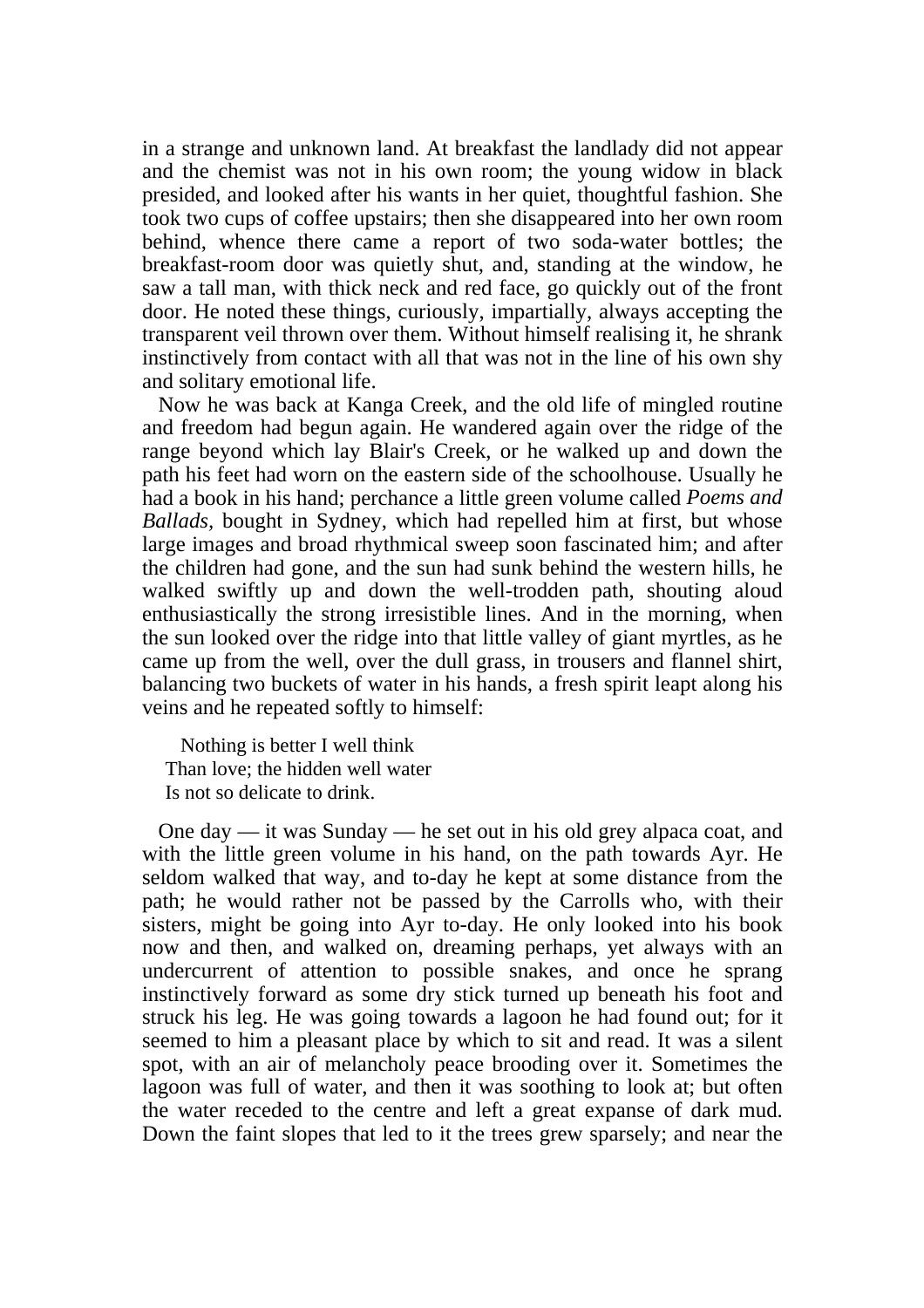edge there lay about great rotten trunks, the abodes of many snakes. Towards this spot the young schoolmaster slowly wandered with his book. Suddenly he was brought up by a large black snake almost at his feet. He stood still for a moment in admiration of the strong and lovely curves of its body, the perfect poise of its flattened and wedge-shaped head. Then he walked on slowly, keeping his eyes on the ground. When he next lifted them he saw, fifty yards to the side, a woman who lay on the ground. She was lying stretched beneath the slight shadow of a gumtree, resting on her elbows, a broad straw hat on her head. It was a manna-gum, for now and again she slowly picked up and ate the small sweet fragments around. Involuntarily he turned and looked towards her; she saw him and swiftly jumping up walked away, upright and very deliberately. A moment after he came upon an open book; he took it up; it was a well-worn anthology of French poetry. He felt already a curious attraction to this woman; now he had an excuse for speaking to her. He came up to her and said with a shy glance,

"I think this is your book."

"Thank you," she said, "I left it by the tree."

 Her eyes were brown; her complexion was of the common creamy brown Australian sort, faintly freckled and mottled; there were large buttons all the way down her plain and predominantly blue dress; at the breast a button was undone or gone, and there was a glimpse of white, as though she had grown out of her dress, but she was older than himself. So much he noticed, and not being able to think of anything more to say he was about to go away. He hesitated a moment; he could not at once cut the first link that had by chance connected him with this interesting intruder on his domain, and at the moment that he was finally about to lift his hand to his hat he interrupted himself awkwardly, and caught at the last conversational straw.

"Do — do you read French?"

"I am learning to."

 These questions and responses were rather colourless. He looked round for an instant, again about to go yet trying to find something else to say. But she had now taken in the situation, and when he glanced at her he saw a smile in her brown eyes and it occurred to him, for the first time, that she was rather pretty.

 "I know you," she said, with a touch of colonial assurance, "I saw you coming out of Ayr before you came here. My school is at Warrie Creek."

 This declaration at once threw their relations into a state of more stable equilibrium. When a little later he thought it was time to go he boldly held out his hand and their eyes met and rested on each other for a perceptible instant, almost with a sense of camaraderie. He meditated on this glance and tried to analyse it, while with rapid steps he traversed the miles that separated him from Kanga Creek, negligent of snakes and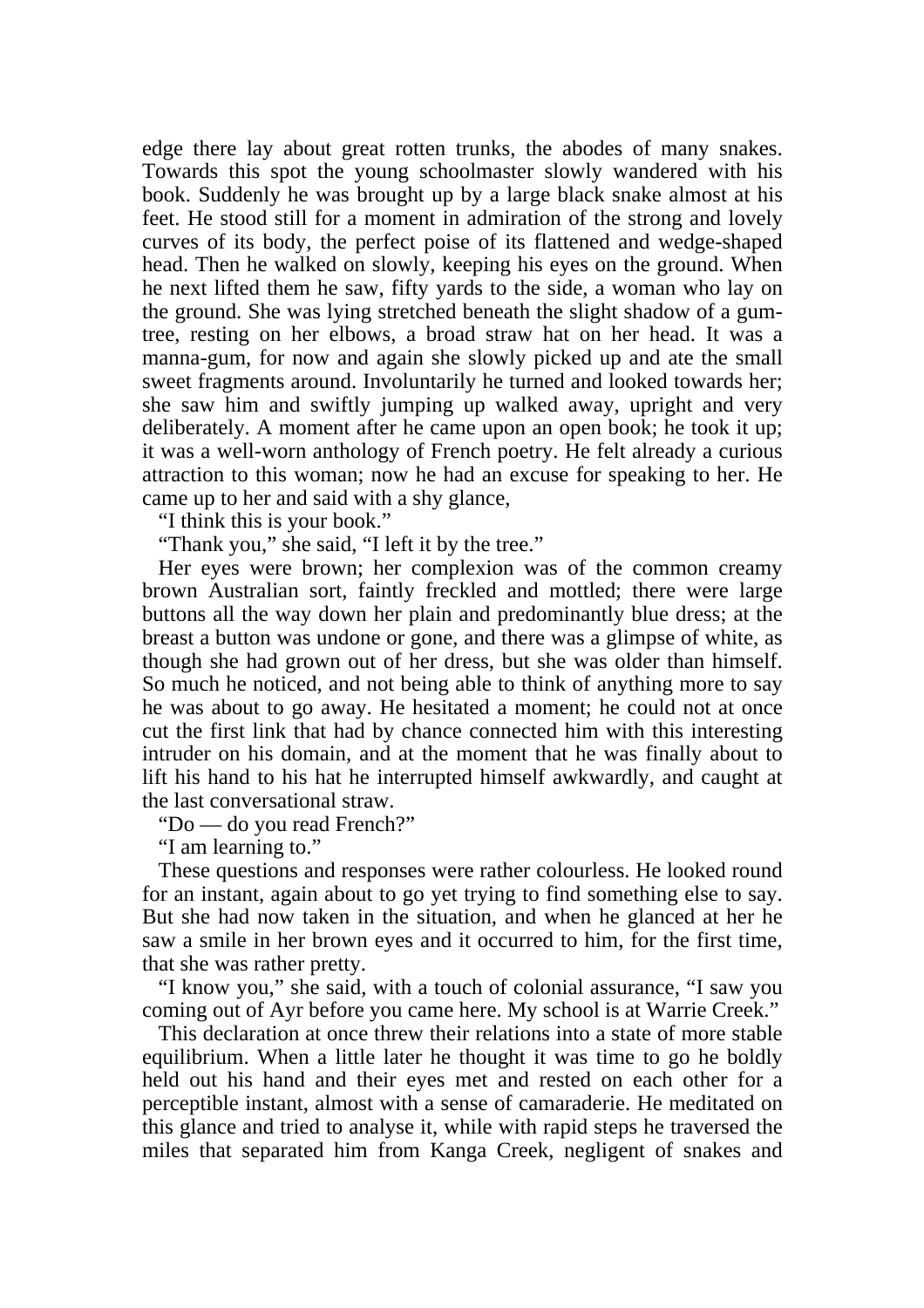once nearly stepping into the midst of a gay party of parakeets absorbed in a family quarrel.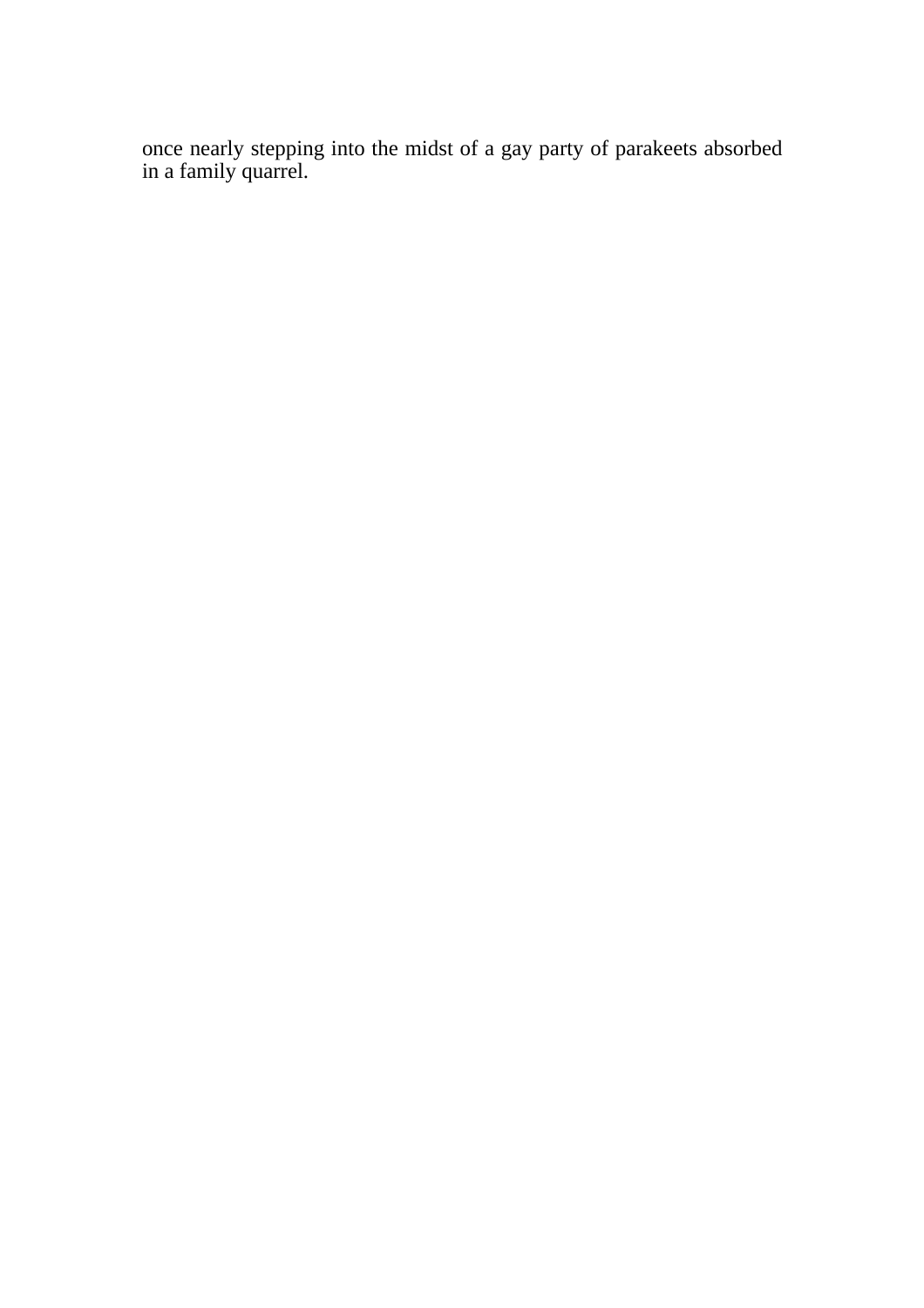#### **IV.**

 IT WAS spring; the men about Kanga Creek were away at shearing; the children were mostly at home with whooping cough. It was spring, and the land was growing glorious with wattles; everywhere the feathery and golden festoons hung lightly over the brown earth. Life with the young schoolmaster went much as of old. He had seen his new friend more than once since that meeting under the manna gum-tree by the lagoon. And often on Saturday or Sunday he had taken a book, to walk to the remote lagoon, to sit on a fallen trunk or to lie beneath the slight shade of the trees. But somehow he could never read peacefully at that beautiful spot; it seemed there was something there that broke in on his self-contained life. Once or twice, when on the point of setting out in that direction, he had even by a sudden impulse turned off to the high ridges on the left. He no longer dreamed vaguely of love; but sometimes, after he had come out on the verandah in the early morning, and washed at the bucket on a bench, and eaten his porridge with the milk that Bessie had brought from the farm, he stood for a moment in front of a dusty iridescent little window-pane which served as a looking glass. Here he would peer in and wonder whether he was as hateful to look at as he had often thought, and he would pass his finger over his young moustache. Then he would glance at his boots that were never polished, or at the old alpaca coat, rather frayed at the wrists and about the pockets. Perhaps he even meditated whether it might not be possible to amend these things. But when he turned and went through the little gate he no longer thought of himself, the bright scarlet breast of the Australian robin flashed upon him with delight as he walked rapidly across the bristly kangaroo-grass over the ridge; and all the careless vigour of youth pulsed in his young limbs by the time he had reached the little path on the valley side. He shouted in the exhuberance of muscular enjoyment.

 The wind wailed and howled among the shea-oaks; the rain poured suddenly and swiftly down; he sat all this gloomy September afternoon of spring on the little bench between the hearth and the window. His book was open on the table before him; it was Marlowe's *Faustus,* at the vision of Helen of Troy.

 The rain poured eagerly down on the shingled roof, and from the creek came a sound of rushing waters, slowly increasing to a mighty roar. He had reached the awful close of the drama, and with a shudder yet thrilling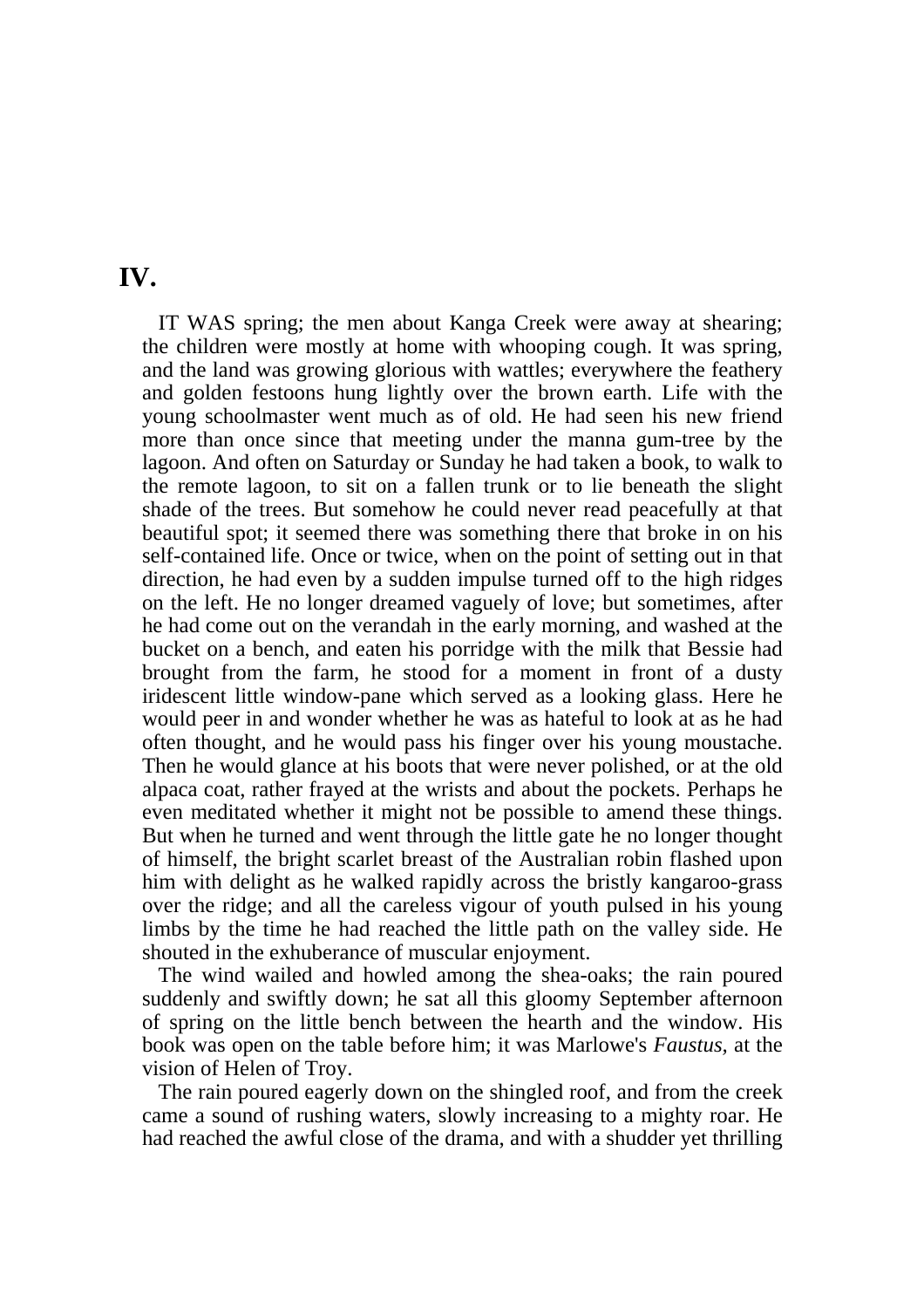through him he felt the need of movement, of human society, at all events of change. He opened the door and stood on the verandah. The sky was gloomy but the sudden twilight had not yet come. The creek was now a torrent and swept visibly and tumultuously round the gradual curve of its course, a red brown mass of waters crested with white foam, leaping over the stones and the gaunt roots of the shea-oaks, and bearing down mountain saplings, burnt logs, great boughs, even whole treetrunks along on its breast. He reflected that he would have few pupils tomorrow, for the creek would not be passable yet; he walked rapidly along the little verandah, to and fro, with his hands in his pockets, gazing down. It was very pleasant to hear the elemental stir and the continuous roar of the creek coming down from the hills with a sound like that of a wind over a forest.

 As he turned once at the end of the verandah he glanced up and started at the vision that he saw on the other side of the rough log gate-post, on horse-back, with the large hat that he knew firmly fastened on over a face that smiled, half in embarassment.

 "I can't get across," she called out, as he ran down to the gate; "I've come all the way from Thwaites Flat."

 Soon she was off the saddle, the reins were thrown over the post, and they went into the little schoolroom. The faint confusion he had seen on her face at first had now vanished; it was his turn to feel embarrassed as she examined with ostentatious curiosity his household arrangements, criticising them frankly as a connoisseur, condemning them mostly as needlessly primitive. She laughed at the great frying-pan; she looked into the large biscuit tin; she opened the old box that contained the school registers, took out one of the blue-covered books and turned over its flimsy leaves in rapid critical examination: "I see you keep your registers very nicely," she said, in a tone of of approval. Then she went up to a pile of the young schoolmaster's own books that lay on the floor; she sat down on a low form, took them up one by one, read the titles and turned over a few of the leaves. "I must say," she said when she had reached the last, "that I never knew a young man who had such a good collection of books." He received the compliment in silence but with a thrill of genuine gratitude; it released him from the half-ashamed embarrassment which the sudden appearance of this young lady among the naked details of his simple life had at first aroused. He began to exhibit his possessions, and started some preparations for tea by putting the little billy on the fire. And soon he made tea for her and brought bread and butter and a tin of fish, and sat down beside her on the rough form at the table in the corner between the hearth and the window. After they had eaten the host sought to amuse his guest, and thinking of the books with which she had expressed satisfaction he stood up, reached over her head to a little bracket just beyond near the chimney, and took down a green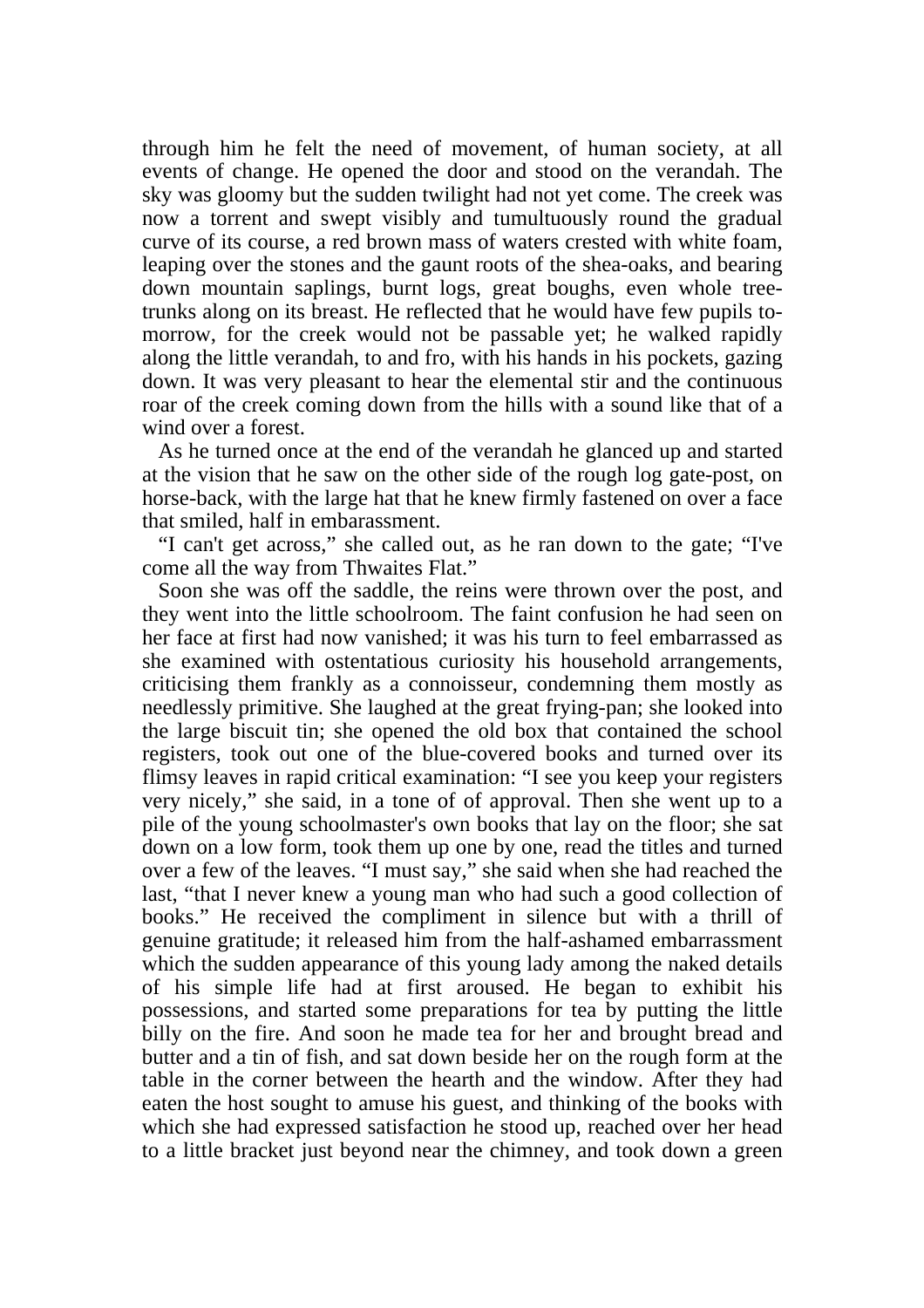volume, the summit of a pile insecurely poised. It was a book by Darwin. He placed it in front of them on the table and they turned over the leaves, examining the illustrations. When they reached a chapter on the subject of Blushing she began to read; they read together, leaning together towards the book; they followed the sober scientific discussion of the process of blushing, why such and such persons or races blush or do not blush, where and how they blush, sometimes smiling or laughing together. It seemed to the young schoolmaster that he was tasting a new pleasure. He had always looked at women from afar, seriously, having had no sisters or girl-friends; it was a new experience to realise that a woman was so human, so curious, laughing and smiling with him over these things of which he could scarcely have ventured to speak. He felt that a barrier had been broken down, and that he had been brought nearer than before to another human soul.

When the reading was done and the green book lay closed on the rough red-brown table before them, the schoolmaster instinctively took it up to replace on the little bracket above in the corner. He stood up and leaned over her, and she moved her head aside. As he sat down, the bent head and the twisted brown hair, so close to him, the neck with its fine down, the curves of the shoulder and breast beyond, and with this a peculiar feminine odour, struck suddenly and penetratingly on his sense. He was oppressed by a sensation of faintness. He found himself sitting now close beside her and before he realised what he was doing his arm was fast around her waist. Years before he had meditated with awe on the divinity that hedges a woman, and now he genuinely wondered at his own audacity. He glanced at her apprehensively; she was slowly smiling. He pressed his arm closer, but at the same time, fearful, and as if to divert her attention, he began rapidly to talk of indifferent things, to compare notes about the schools, to question her about her life. It was so pleasant to sit there; the visible nearness and the vaguely pleasurable play of physical sensation became interpreted as the outward signs of inward affinity, as the promise of a sweet intimacy to come, to which no limit or measure could be set.

 "Look here," she exclaimed, suddenly starting up, "the fire's going out; I'll go and get some wood," she said, as he rose too by her side. It seemed very easy and natural then that she should stay all night, and the young schoolmaster had proposed it and was answering her objections before he quite realised what he was doing. She continued to find natural and unnatural reasons for going at once, but she stayed; and meanwhile the night had grown on, and it would be difficult now to seek shelter elsewhere. She became quiet and thoughtful, yet falling in with all that he arranged. There was little to arrange; they looked after the horse together, and then he left her to find rest in the narrow hammock, and returned to the bench by the fire in the schoolroom. The dull light from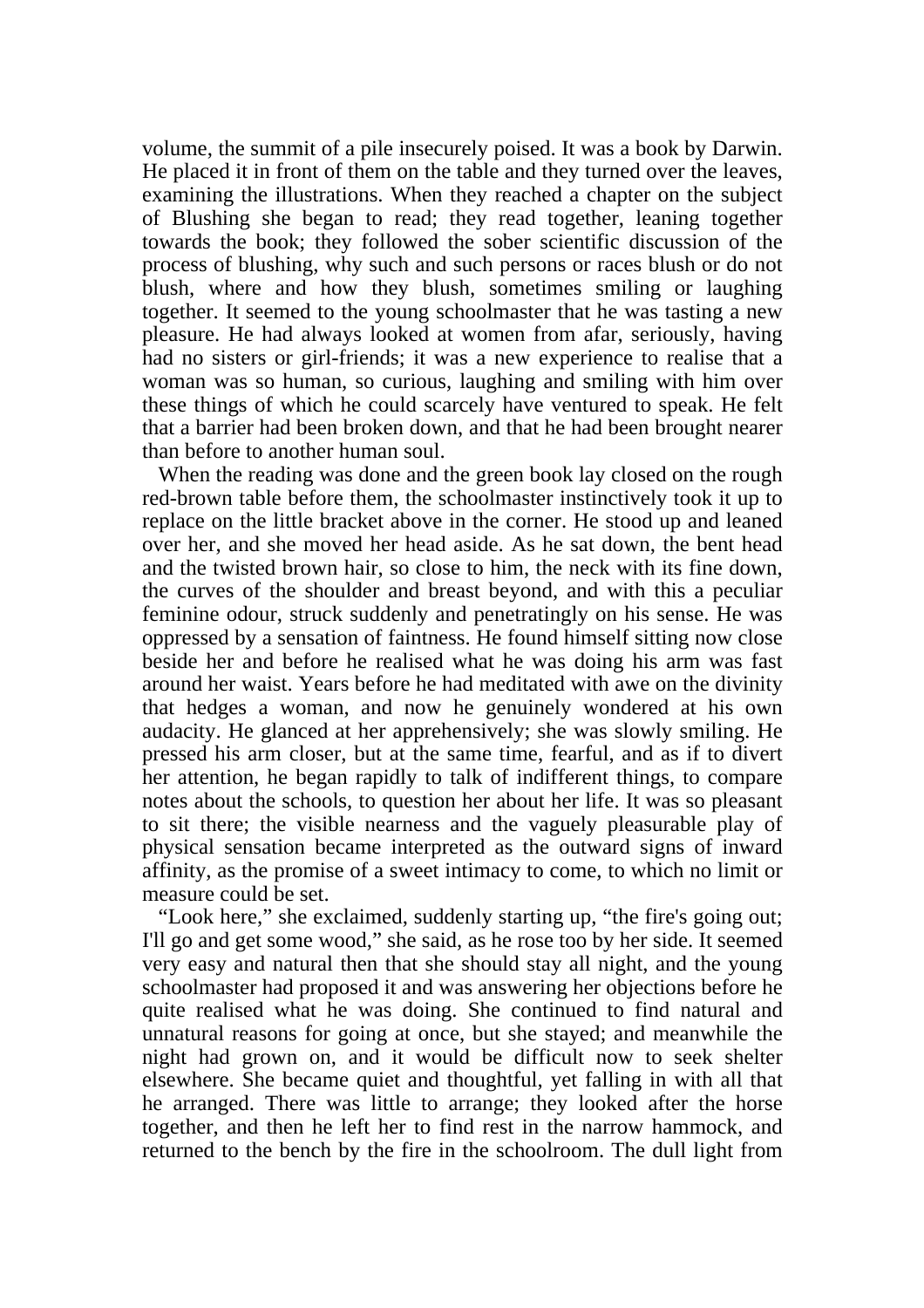the hearth met the light that for a brief time came between the loose slabs from the room beyond. Then they wished each other good night.

 For long hours he was vaguely conscious of that opposite wall, of the small window near him, of the great map of Australia — the huge island continent in the midst of the sea — hanging, in the gloom, on the wall beyond. These things mingled together in an unrestful waking dream. At length the stream of consciousness seemed to be slowly carrying him and merging him in the sea. It seemed to him that he belonged to a race of men whose destiny it was to be taken possession of after death by albatrosses. He seemed to be floating in the sea, which was his natural element, and an albatross with far-spread white wings was swooping around him. He feared it would seize him; at last its beak grasped his hand, but it was a grasp only, firm not painful. Then he became conscious of the deep, gentle, tender gaze of the albatross's blue eye fixed upon his own. The gaze of those eyes fascinated and absorbed his consciousness; the beak and the grasp of the hand seemed to vanish. Slowly the eyes merged into a woman's, large, soft, luminous, imploring; and the face was an oval, beautiful, woman-face; yet the transformation gave him no surprise, and he was not surprised when the albatrosswoman spoke: "You will be mine some day." "Perhaps I shall," he answered indifferently. Then she pressed his face passionately to her own and said some tender word — he knew not what. And then he became vaguely conscious of the whole form of a woman. But when he stretched out his arms to embrace it, face and form became alike unsubstantial.

 He started into waking life; the sunlight was streaming through the window-panes at his side. When he went out on to the little verandah, the next door was open and the room was empty. He stepped up to the hammock and looked down, curiously, at the neatly folded blanket. As he looked down he saw a long hair; he took it up and carried it out on to the verandah, and held it up in the bright sunlight so that it shone golden brown, and looked at it with a smile of pleasure on his face, until he heard the careless shouts of children, echoing across the ridge.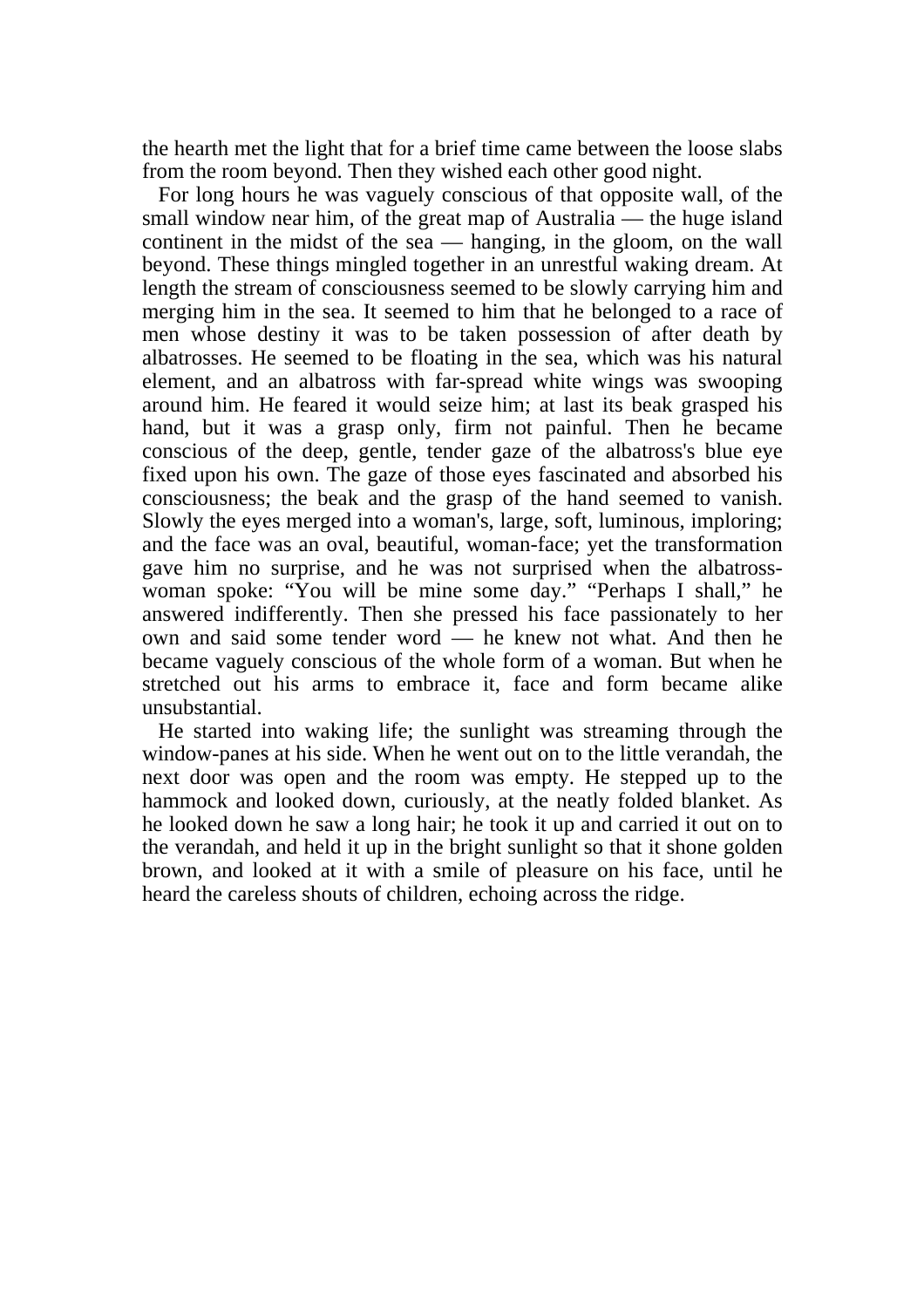#### **V.**

 THE Inspector was coming. The children sat in two rows on two sides of the room — the mischievous Robert of the dark bright eyes, the fair deliberate Charlie, John of the red stupid face and broad bucolic grin, his sister Mary, large and gentle, the motherly little Amy with her slow sweet smile, Bessie of the loose lips, Anne, tall, straight, and sullen, in rough brown stuff dress, and beside her the tiny five years old *élégante*, Jane, in her pink little princess frock, and the pendants hanging from her fairy shell-like ears. Jim, the youngest, with solemn portentous face and sing-song drawl, slowly spelt the words from his reading-book, while the others wrote at dictation. The schoolmaster walked up and down the room diagonally from the open door to the farther corner, sometimes looking out for any sign of the inspector's approach, sometimes, as of late he had done from time to time, unconsciously smiling to himself, so that the children looked at each other and whispered, "Teacher's pleased."

 It was a day of still and brilliant heat and the sun glared down from a cloudless sky. A buggy passed through the valley below and its occupant would not have observed the schoolhouse if the schoolmaster, who heard it rattling across the stones in the creek, had not sent down Robert as a messenger.

 The grave black-bearded inspector went quietly through his work, asked questions of children and of master, made his notes, and inwardly marvelled that the youth had been sent to this forlorn spot. Then he went his way to Carroll's farm through the glaring sunshine of the silent noon. The schoolmaster's spirits began to rise lark-like in spite of the heat and oppression of the day. He was glad of the dreaded ordeal he had gone through so easily; glad, too, to have seen a man who was civilised even though uncommunicative; glad also of the guest whom he expected tonight.

 That night the young schoolmaster walked towards the lagoon. It was long since he had met his friend, and he was eager to see her again. He led her into the schoolhouse, lighted only by the sullen glare of a log, and they sat down together on the bench between the wall and the table. Never before had the young schoolmaster been in so restless a mood of high spirits. The wild humour which possessed him dominated his companion. He put his arm round her, and they waltzed about the room in the light of the rising moon.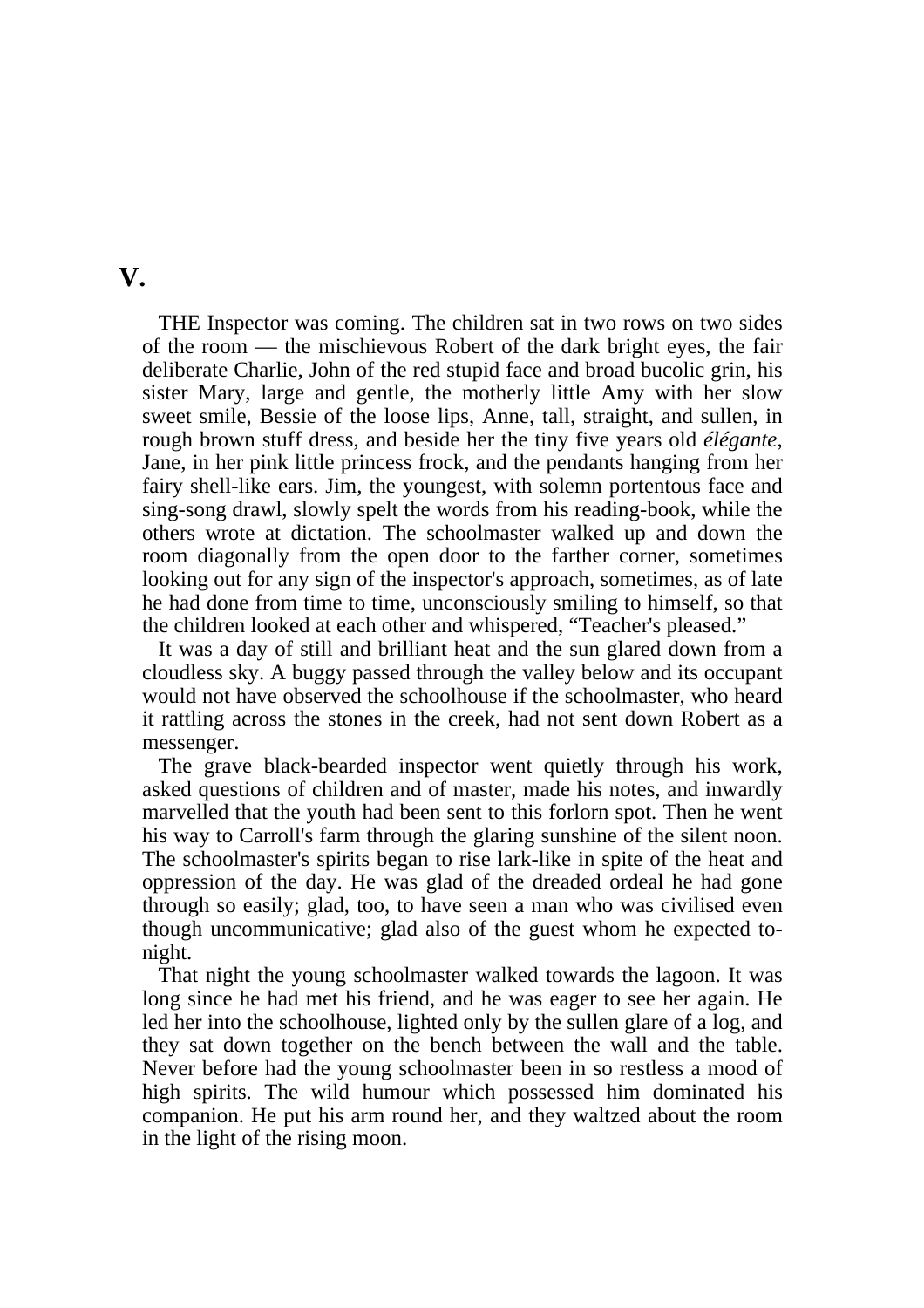They sat down together, and he watched the heaving of her breast. Then his hand wandered instinctively up to the large buttons that were rising and falling, and sought to unfasten them; her hand resisted, but yielded to his gentle child-like insistence, and helped in the task. He remembered how, the year before, at Burwood, when dancing, his partner's low-necked dress slipped down, and his own feeling of faintness, almost of repulsion, the unaccustomed sense of nakedness. Now it was quite otherwise. He nestled his head down and with the sudden involuntary maternal impulse which is not far from any woman she pressed his head against her with both hands.

 The heat of the day still seemed to cling to the little schoolroom in which they sat together in the semi-darkness, playing like children. Oppressed by the heat she began to unfasten the large buttons; emboldened by the darkness they gradually took off some of their clothing. He encouraged her by example, and aided in the process, lingering, and finding in it the delicious satisfaction of an instinctive desire for nearness.

 Then came the suggestion that they should go out of the close little schoolhouse into the open air.

 The night was hot and still; the full moon was high in the sky; Bambaroo, with its large and gentle outline, seemed mysteriously near. They walked slowly, hand in hand, to the creek with its pools of burnished silver under the face of the moon. They stepped carefully over the large smooth stones; she placed her arm round him, and he softly grasped and caressed the other hand. Then he placed his arm around her. Each touch sent an unknown thrill through his being. To touch her, to feel through the thin garment the living play of the muscles of the flank — the steady swing of the pendulum in its socket — was in itself a joy that sufficed to fill the whole field of sensation. This woman was a new gospel, and every movement a fresh verse to the youth's hungry soul.

 They reached the soft rounded sandstone boulder that lay, a little mass of brown, on the dull green slope. He looked into her face with entreaty, half wistful, half eager, and he began to unfasten her last garments. She murmured remonstrance: "I can't if you don't too," she said. And she untied the knot when his unskilful fingers were at fault.

 The moon was bright above; below, a straggling row of pools, each a great pearl, marked the line of the creek; from the delicate boughs of the tall gums the long pale leaves drooped silently; there was no sound but the occasional scamper and cry of some nocturnal animal, or the remote melancholy call of the curlew; to the right loomed the great purple mass of Bambaroo; to the left soft luminous clouds lay on the horizon formed by a distant ridge. Close behind stretched upwards the dusky green slope, the background on which rested the bright pale forms, inquisitive, alive,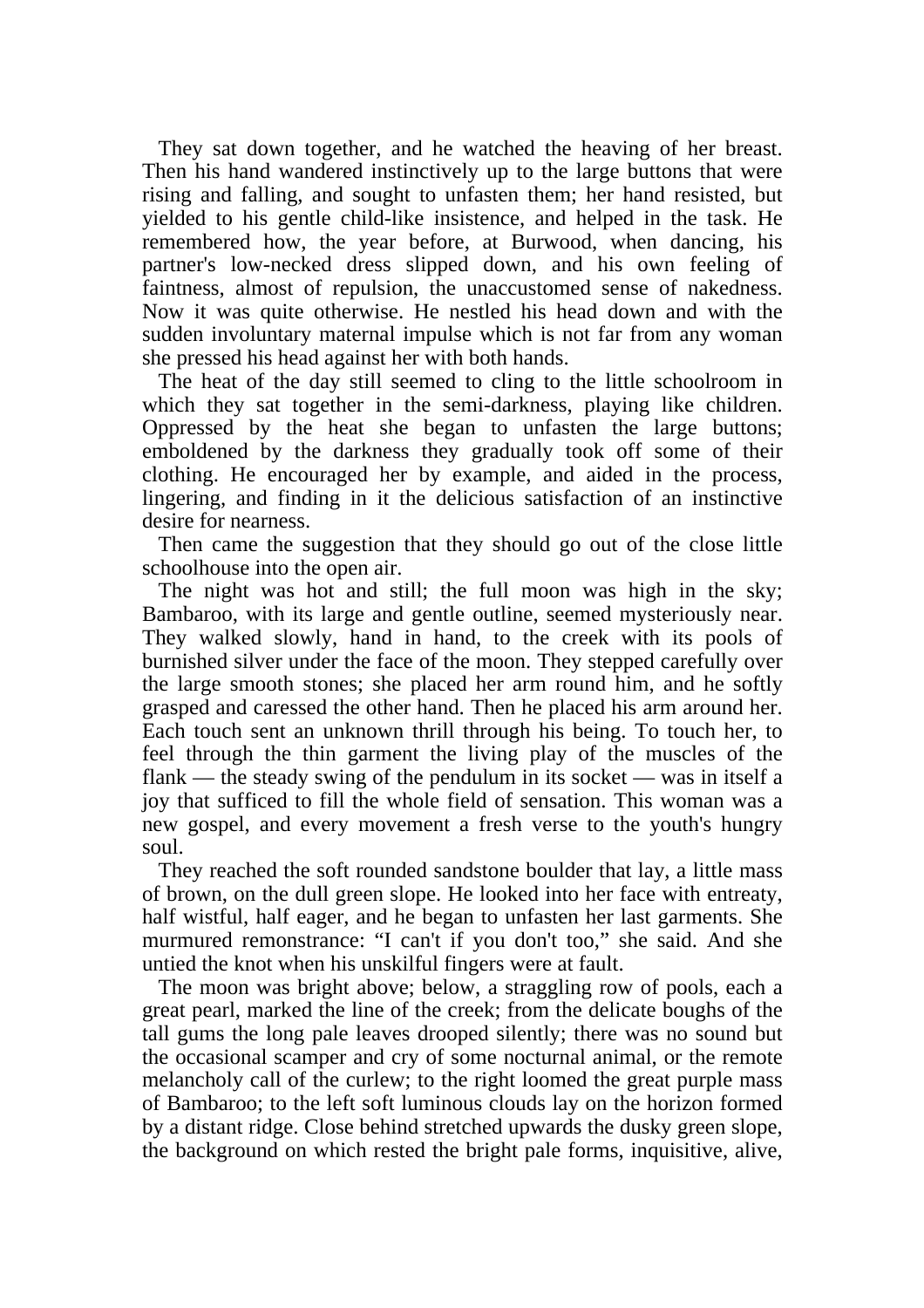thrilling with a pulse of Nature so swift that the Nature around seemed dead. She sat on the stone, and he lay at her feet, clasping her leg and softly resting his cheek on her knee, while her hands wandered from his hair to his neck. She said nothing and he was very still; he feared by any word or movement to break in upon her mood of sweet complaisance. His eyes were bright; a new life was thrilling through him,

 "I wanted to bring you here," he said suddenly, "I wanted to seat you like a queen on this throne. It's been waiting for you thousands and thousands of years. I often think," he went on, caressing the knee, "of everything that has gone on in the world since this stone came here. I lie here and dream about Helen of Troy, about Cleopatra, about Héloïse and Abélard, about — oh, so many things. And all that time one might have come here and seen everything as it is now. I've almost got to think that this stone is the only ancient thing and the only living one. Perhaps it is as old and unchanged as anything in this old land. It's so smooth now with no frost to hurt it, and not much rain. It has been here so long. And now you are the highest thing that it ever touched. It has never felt anything before so fair and soft."

 He wanted to prolong this moment; he talked on at random; his bright eyes and excited face were turned up to hers. There was silence in the night; the large, clear moon sailed on above; below, the youth lay entranced in the fragrance of the woman's body; afar, very far, sounded now and again the slow melancholy sobs of song, the sharp cries of pain, the mysterious ways of Nature among her children, slaying some, and therewith feeding others.

 They were silent now. He stroked her knee caressingly. Then he dared impulsively to lift his lips, to leave a few soft shy kisses. He looked up, then, with a glance of inarticulate appeal. She stooped towards him, a smile of delight hovering on her lips.

"How beautiful your eyes are!" and she kissed them both softly.

 "And yours," he said, "are so bright, and your cheeks," and he pressed his own against them. And so for some minutes, with arms clasped around each other, they remained silent and absorbed in one kiss.

 Faint and far, out of the silence, there came the sound of horses' hoofs. Her ear caught it first, and she suddenly took hold of his shoulder, exclaiming nervously: "What's that?" The rhythmic beat of the hoofs slowly, surely approached, the steady tramp of an inevitable fate. "It must be Charlie, who went into Ayr today," he said, after an interval. They swiftly slipped into their garments, ran up and behind the ridge, and listened intently to the tramp of the hoofs that now tumbled loudly and irregularly among the loose stones in the creek, to grow faint again and remote. Then they both went back, silent and shamefaced, to the schoolhouse.

It seemed as though a gate of Paradise, left ajar, had swung to.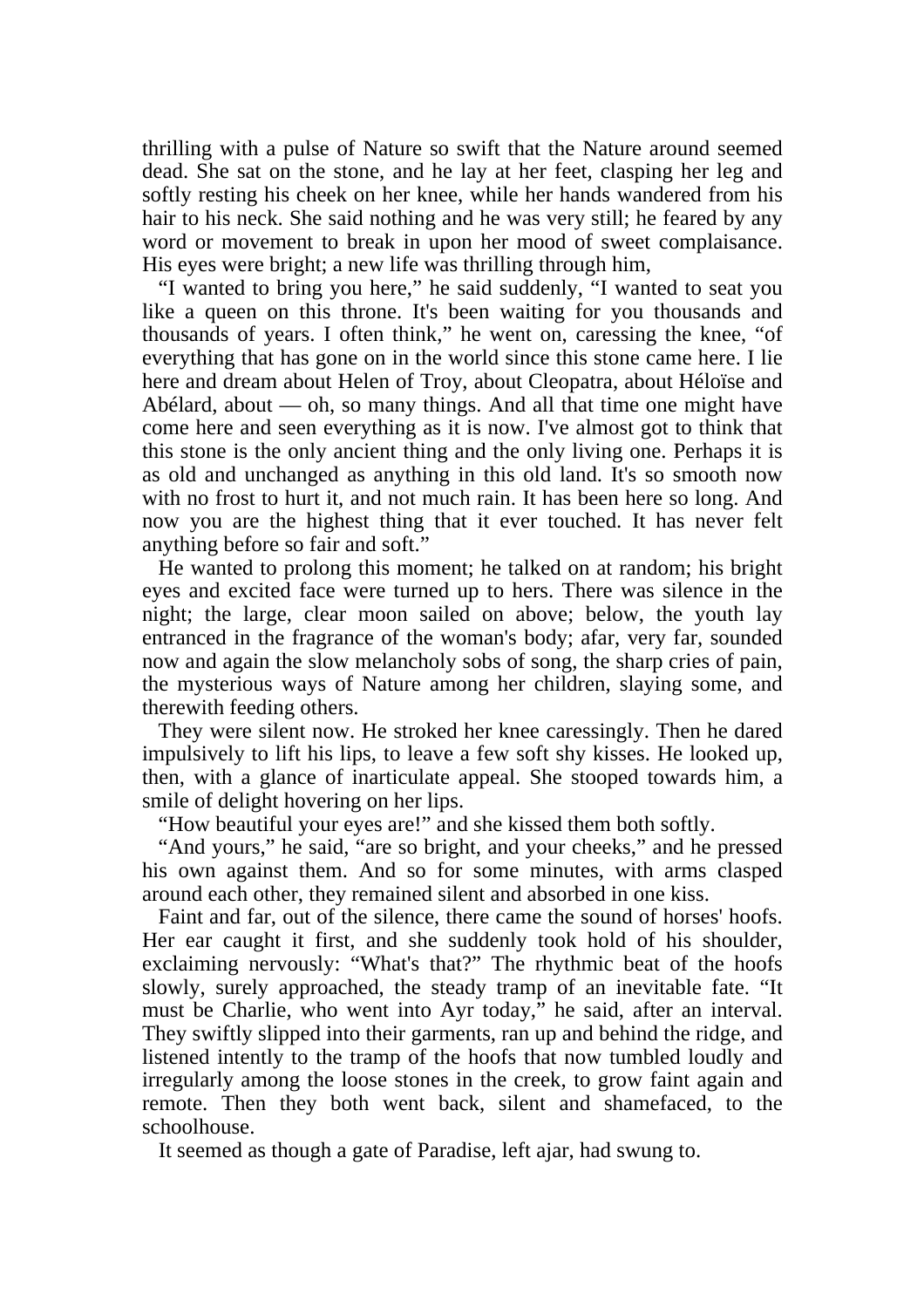#### **VI.**

 THE young schoolmaster through the hot November days languidly submitted to the routine of his daily tasks. There were the same walks through the coarse kangaroo-grass, over the hills, along the gorges by the smooth-limbed apple gums, the lessons and classes, the entries in the registers, the weary walk back in the heat to fling himself down on the little bed, or to throw off his clothes and stir his feet in the cool delicious water. These things were the same.

 Yet he himself was no longer altogether the same. He was less absorbed in the quiet intoxication of his own abstract dreams, less ready to be stirred by the stimulus of pure beauty around him. He no longer stood among the hills as in the earlier season, lost in the long sunny silences that were but heightened and enriched by some stray remote sound that floated through them, some measured thud of the threshing flail or faint tinkle of ring-barker's axe, coming one could not say whence. Words and tones, touches, lingering odours, fragmentary visions, came back to him again and again, perpetually, whatever he might be doing. These reminiscences thrilled him, yet their iteration grew wearisome and irritating atlength. It was scarcely pleasure and not altogether pain.

 In these days, as in the intervals of drudgery he went about his little household avocations, they no longer hinted to him the exhilarating simplicity and joyousness of life. They called up questioning thoughts concerning what she was doing over there towards the east. Each act of his daily life seemed to have a thread tugging at it, and he half knew, yet was never quite sure, what movement was taking place at the other end of the thread. As he went down in the morning with his bucket for water at the creek he knew that she too might be going down to her creek, a larger one than his, in her loose dressing-gown, to take a hasty dip in the pool beneath the shea-oaks. For the most part their lives ran parallel, and each moment brought for each the same occupation. There was always a companion by his side, and yet a companion whose constant imaginary presence he would try to fling off, like the obession of some verse or line that perpetually repeats itself in the memory.

 One thought constantly beset him, the image of that smooth sandstone boulder. He had avoided the spot ever since the unforgettable night that had sunk in the clash of hoofs, yet the vision of that stone haunted him,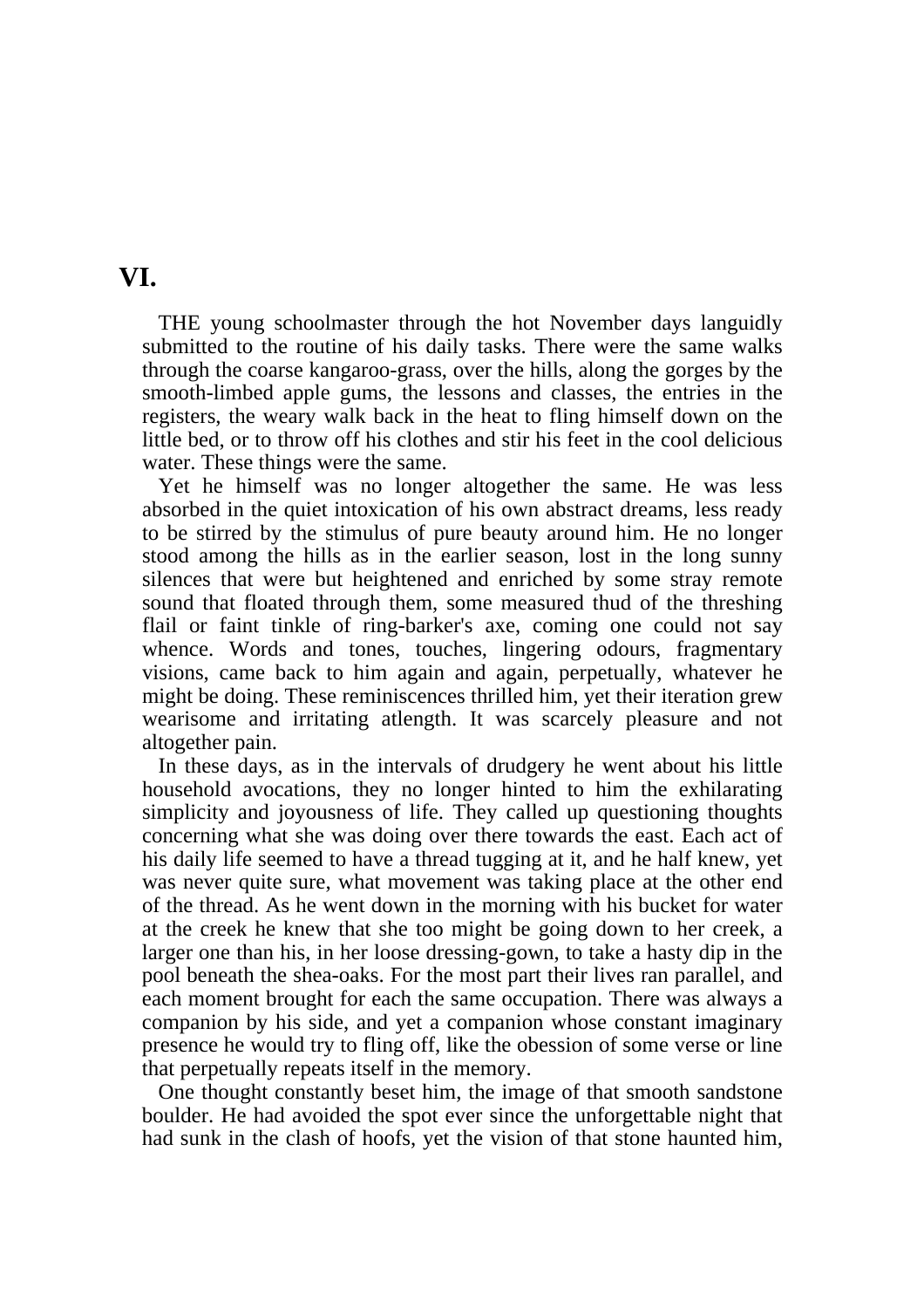and possessed him with the desire to see it, to sit upon it. He was for ever longing to wander across the creek, to that stone, for ever repressing the longing. At last, one evening after sunset, when the stars were scarcely out but the moon was over the hill, he found himself on the other side of the creek, walking up the slope, in the silent subdued light.

 There, as ever, lay the lichened stone. He was tormented by the desire to sit on that stone as she had sat, and yet distracted by the foolishness of his desire. Vivid memories crowded back, the soft flesh, all the fragrance of womanhood for lonely youth. He was about to fling himself down and kiss the smooth stone.

 But suddenly he turned away and went swiftly down the slope over the loose stones in the creek's bed. The pride and reticence of boyhood, selfcontained and self-centred, were as yet beaten down by no irresistible thrust of passion. His green youth still rigidly bound the crimson spike in the blossoming rose of love. The spirit of boyhood was still strong against the destinies of life, suspicious of easy self-abandonment, aloof from the irrational cry of instinct which belongs not to the person but the race; the day of love had yet scarcely dawned.

 As he paced up and down the verandah he stopped to look wistfully at the heavy mass of Bambaroo standing out gloomily in the night. It seemed to be expanding in the darkness and pressing towards him.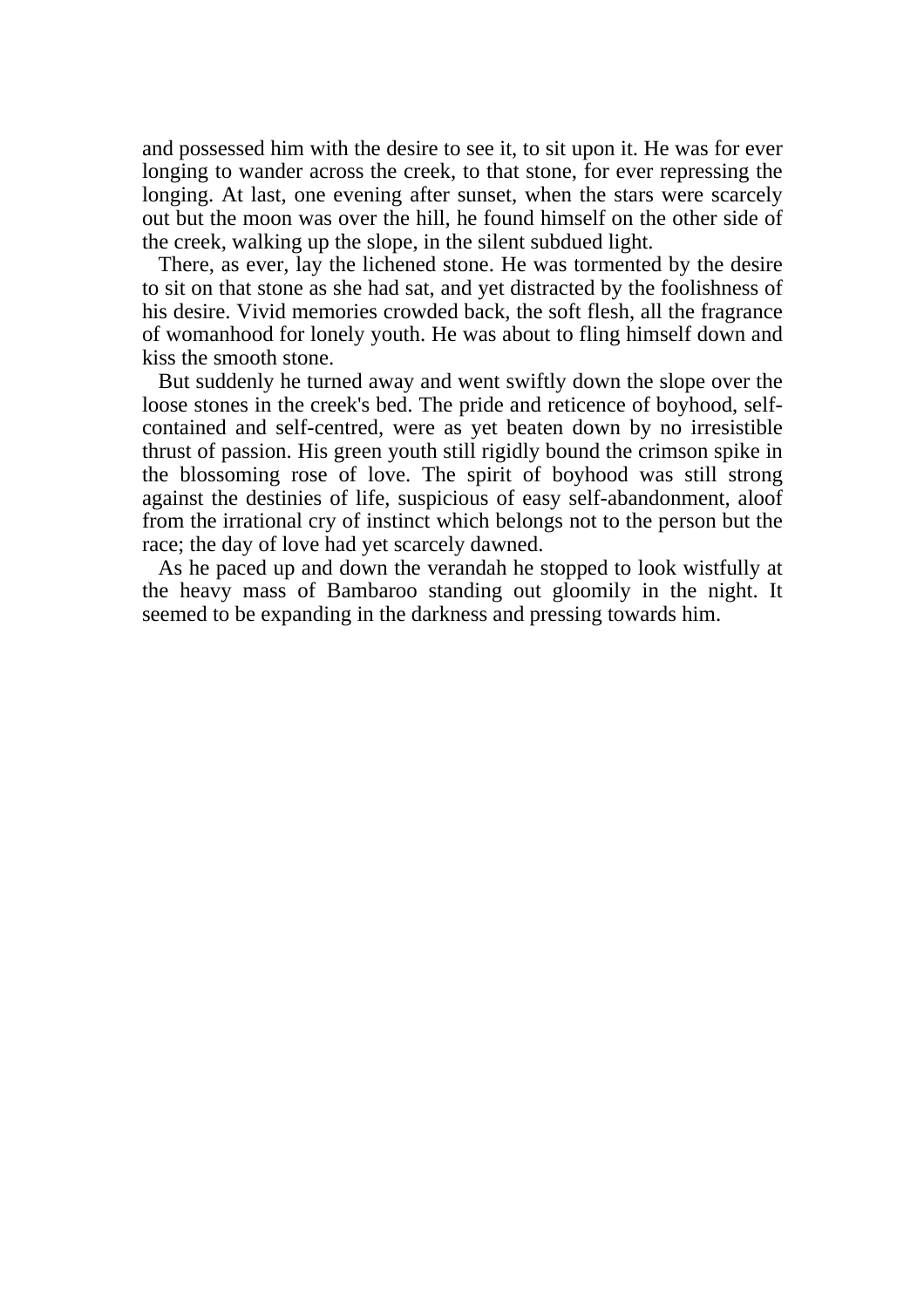#### **VII.**

 THE Christmas holidays were approaching, and the young schoolmaster was to leave Kanga Creek, not for his holidays but for ever. His father had written from England that a passage home had been taken for him in the ship *St. Vincent,* which would sail from Sydney immediately after Christmas. He was nearly beside himself with excitement. Now, at last, his ambitious dreams were to be realised. He would go home, work hard, win for himself a place in the world.

 That was certainly the strongest impulse within him. Yet his life had become more complex of late, and his career no longer seemed to him, as it had seemed six months before, a burden to be lifted with a light heart, and borne as easily as he bore the bucket from the well. Now there was a certain heaviness at his heart, a dull tangle of emotions which he could not unravel, and had no inclination to try to unravel. He was beginning to know the conflict of instincts which as they develop fetter each other's actions and make our deeds no longer merely instinctive but heroic or unheroic.

 He walked up and down by the lagoon waiting. It was here that he had first spoken to her, and now he had come to say goodbye. As he walked rapidly up and down, filled with the new tumult of feverish thoughts, his eyes seemed to fall constantly on a dead tree he had often seen before, a tragic tree flinging out two bare gaunt arms, as though immobilised in the agony of some deadly stroke. In after years that pathetic vision of arrested life always came to mingle half absurdly — perhaps only half absurdly — with the memory of this meeting, with, indeed, the entire memory of this episode in his life.

 The lagoon lay with its faintly sloping edges, peaceful and silent as ever, the unnatural peace and silence as of another world. He sat down, with a sense of oppression, on one of the fallen trunks that lay about, until the sharp crackle of dry sticks afar made him turn to meet the approaching figure. There was the same old Gainsborough hat, the same long blue princess dress clinging loosely to the tall figure that came striding lithely over the elastic soil.

 He rose and they met, with the self-conscious restraint that never quite left their meetings now, and they sat down side by side on the log, while he told briefly all that had happened, and how he had sent in his resignation and was now come to say goodbye. She asked him about his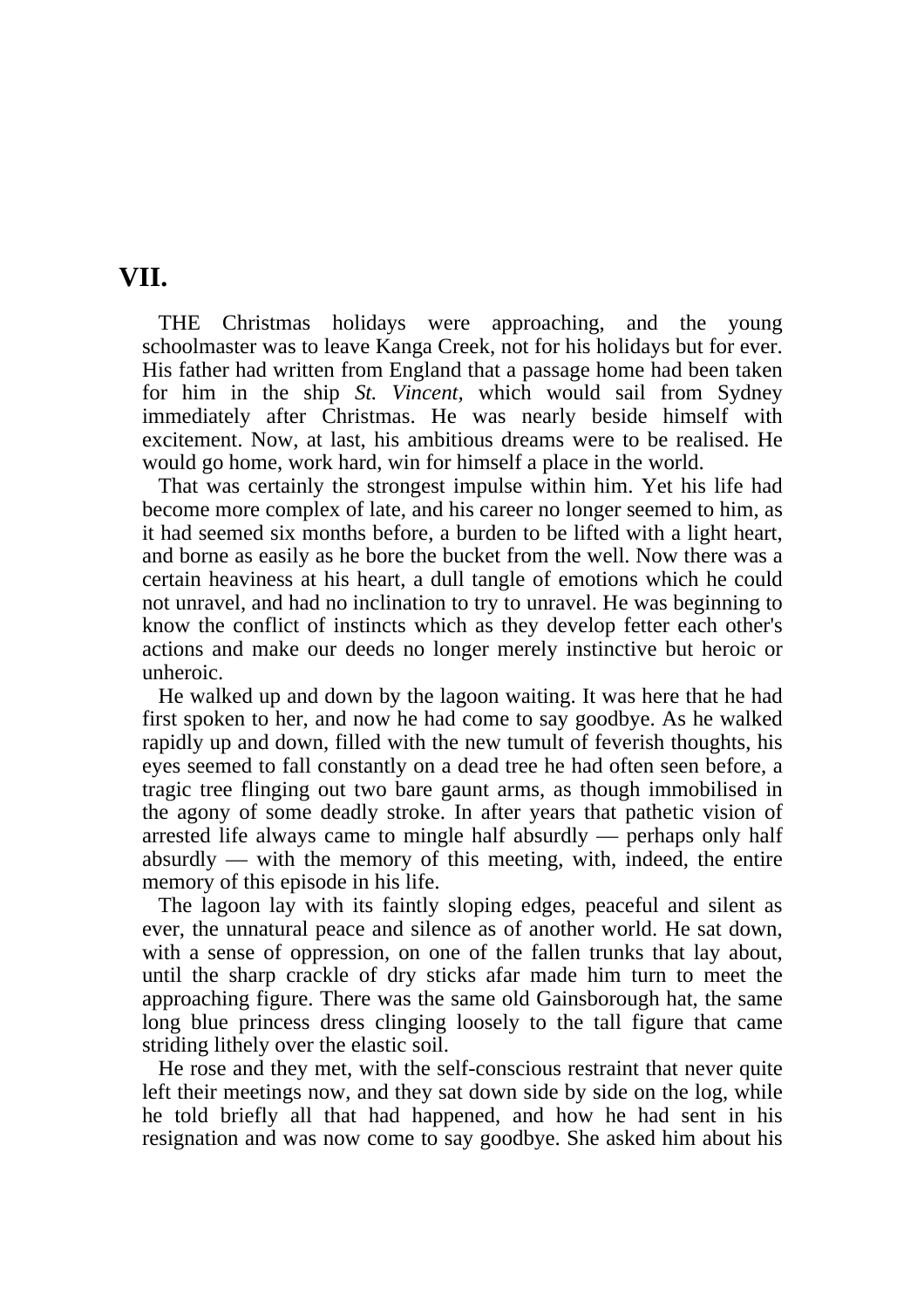plans with the same frank curiosity as on her first visit to the Creek when she inspected his household arrangements, and he answered all her questions.

 As they talked side by side the new defiance that had lately hardened within him began to melt. A flood of memories came back, in which this woman's form was deliciously mingled. As the hour approached for parting he slipped his arm around her waist and drew her towards the spot where the manna-gum stood. She laughed as though she divined the thoughts that stirred him.

 "Do you know," she said, after a little pause, holding his arm and looking at him, "I think you are just a child."

 She smiled slowly a serious almost maternal smile. He felt as though he had been judged and sentenced. Once more he began to freeze into an awkward sullenness which all her efforts to be cheerful failed to thaw.

When at last they bade each other goodbye they only shook hands, heartily but perhaps with a little embarrassment. With his last glance he saw that the eyes in her uplifted face were glistening with unshed tears. Then as he walked away a great desire came to him to throw his arms around her and kiss her. But it was too late.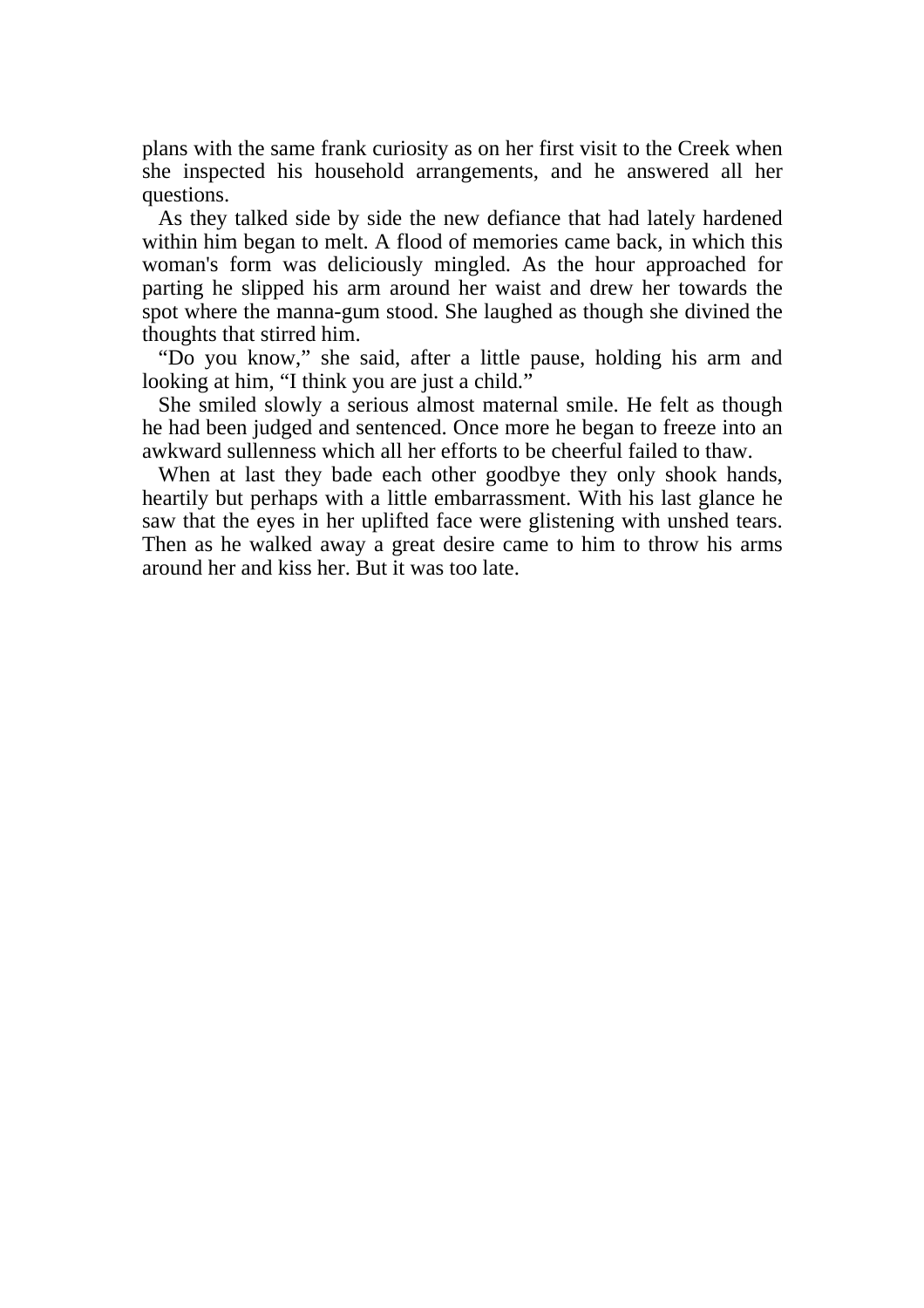## **VIII.**

 'ANTI-HUMBUG' Williams ran out from his schoolhouse door as he saw his young acquaintance alight from Quick's spring-cart.

 "You're a brick!" he exclaimed, emphatically slapping the youth's shoulders, "a regular brick! The inspector told me they ought never to have sent you to such an hole, and I may tell you now that Chapman has been expecting you to throw it up ever since you went out. Well," he went on as he drew his guest into the parlour, chasing out a few of his children in order to gain space and silence, "and so you're going to leave us for good, and be off to the old country again; I dare say you're right. Australia is pretty much played out. Things are not what they were when I came out. There'll be a bust-up some day, mark my words. Droughts and theology, deserts and dry bones, that will undo the place. What would old Buckle have said? Curious action of the climate, eh? But we brought the virus with us from the old land. *Coelum non animum.*"

 During dinner Williams drew out the youth regarding his future movements: "So you think of going in for the law? I don't know that you could do better. It's the path to open a career for young talents. I was going in for the law once but my health broke down so they sent me out here — thirty years ago now. Well, perhaps you won't regret the time you've spent in Australia when you've got your chambers in some old court in the Temple."

 The younger man rose, for he had various matters to settle in Ayr before the coach left. When he came back a few hours later out of the hot dusty road, he found the schoolmaster asleep over the *Stockwhip* with his head on his arms, and a jug of shandy gaff beside him. The youth refrained from rousing him; but as the coach rumbled heavily off, his last vision of Ayr was a glimpse of the wiry little man running down the street and waving his hat in farewell.

 At Sydney, instead of seeking quarters in Castlereagh Street, he went to a boarding-house in the corner of Wynyard Square. It was a highly respectable establishment, even patronised by distinguished missionaries from Pacific islands; after breakfast every morning a gaunt young Scotchman offered up a long prayer in which with much fervent repetition he would insist that all our righteousness is but as filthy rags. The young schoolmaster adapted himself to the ways of the place with his usual calm tolerance of everything that had no hold on his own inner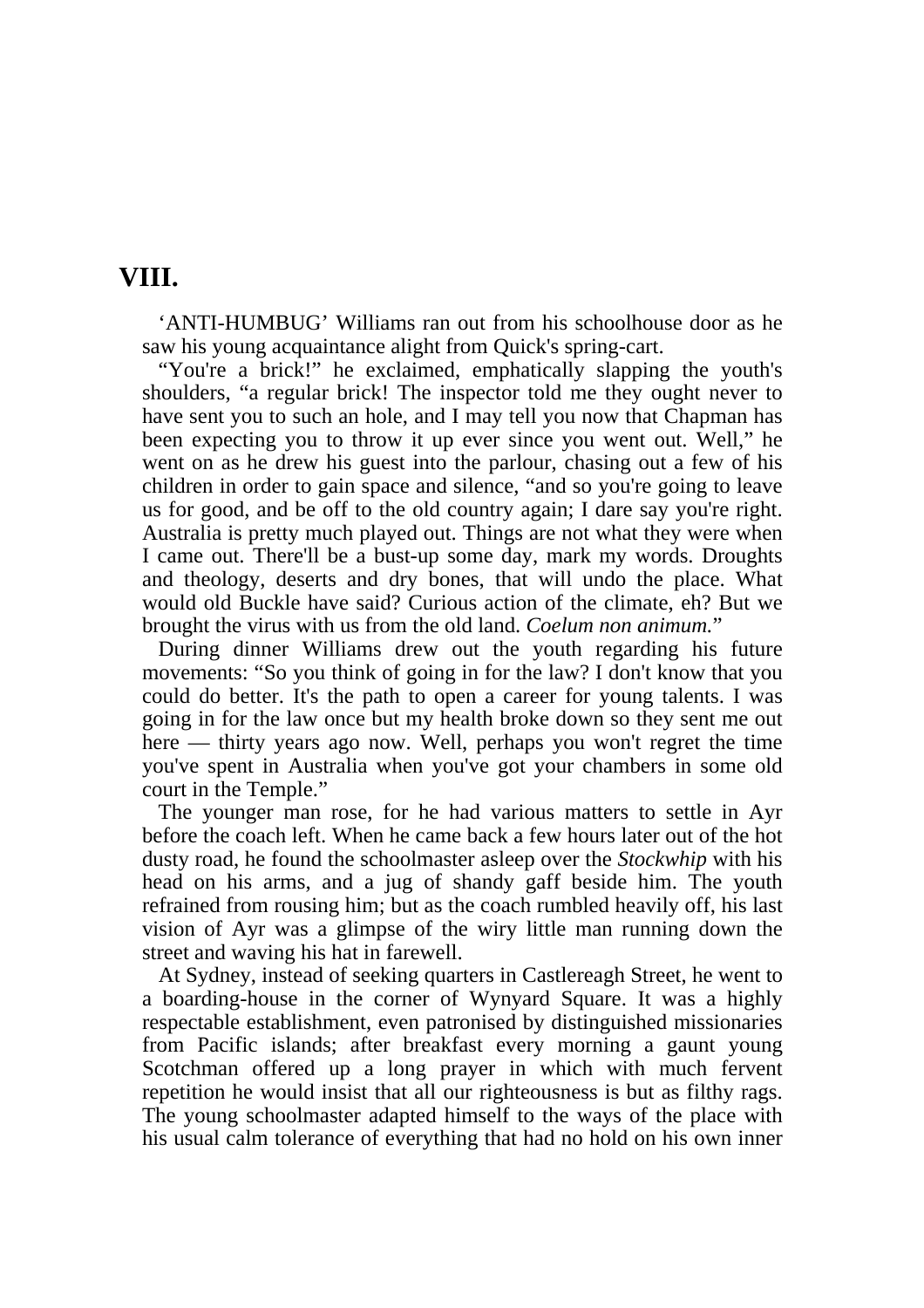life, and made as little attempt to flee from the Scotchman's filthy rags at this house as from the young woman's chignon at the other.

 In this brief camping-space on the road of life he lived as in a dream, making no attempt to reconcile the haunting thoughts of yesterday with the eager thoughts of to-morrow. On the morning after his arrival he strolled along the wharves, into the Botanic Gardens, the Public Library, the long meandering curves of George Street, round by the University, bidding goodbye to his old haunts. On his way back he dropped in at his barber's, an old man in George Street to whom he had often been before. "And so you're going home? To live at Croydon again? Ah, Croydon!" exclaimed the old man, "Ah, dear; many's the time I've eaten walnuts at Croydon Fair. All done away with now, is it? Ah, dear, dear. Yes, the happiest days of my life were spent at Croydon, long before you were born. Ah, Croydon Fair. You don't get such walnuts out here; dried up things. Ah, dear, dear." And he left the chattering old man lost in memories to return to his room in Wynyard Square. As he looked out of the window at the hard bright sunlight stretching far along the street opposite, the old barber's mood of reverie seemed to find an echo in him, and the child of the north gazed for the last time, half absently, half wistfully, at the things that were vanishing from his sight.

 The leisurely voyage in a sailing ship gave him time to review his experiences. He associated a little with the other passengers, and more often quietly observed them: the silent suspicious clergy-man stealing about with slippered feet; the jovial, red-faced priest returning after a long life spent in the bush, with the bishop's Latin letter in his pocket, to visit old Tipperary once more; the hot-eyed mate carrying on an intrigue with the second-class passenger who occupied a cabin alone with her little child; the grammar-school master eager to see for himself the strange beautiful old country described by Dickens and Washington Irving; the graceful Irishwoman, pure of heart and free of tongue, sometimes desiring to thrust a skewer through that indiscreet member; the lanky lad who was going to Edinburgh to study medicine and the clergyman's daughter, dark and bright-eyed, who crept in together between the life-boats to spend long evening hours. He noted all these things, but they were only the setting to his own thoughts which went back, again and again, to Kanga Creek. He knew where she was now; he could picture it all; the town on the Hawkesbury where her father was mayor, and her daily life there; household work in the morning, perhaps cleaning a grate or preparing dinner; then an hour's singing at the piano; in the afternoon, most likely, a canter on horseback with her brothers, and in the evening, may be, a dance to which her friends would be called in — the bank manager, no doubt, the surveyor and the solicitor's clerk — and she would be whirled round in a waltz, flushed and delighted, on the arms of one of these fellows who would then take her